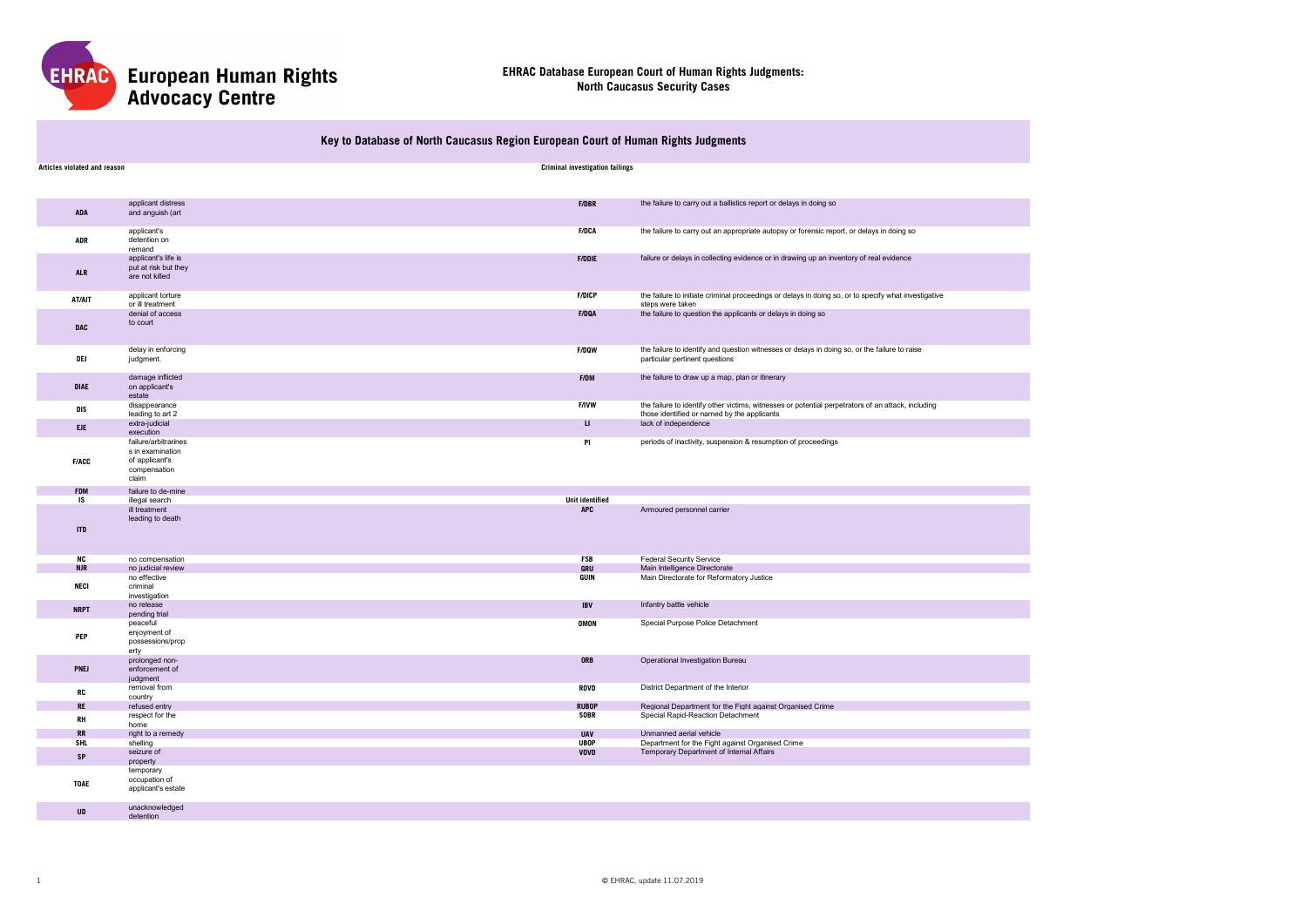

**UnK**

| VT/IT                             | victim torture or ill<br>treatment |                  |                                                                                          |                                |                                                                         |                                               |                                                                                                                                                                                                                                                                 |                           |
|-----------------------------------|------------------------------------|------------------|------------------------------------------------------------------------------------------|--------------------------------|-------------------------------------------------------------------------|-----------------------------------------------|-----------------------------------------------------------------------------------------------------------------------------------------------------------------------------------------------------------------------------------------------------------------|---------------------------|
| Case name                         | App. number                        | Date of judgment | Date of incident                                                                         | <b>Location of</b><br>incident | Articles violated +<br>reason                                           | <b>Criminal investigation</b><br>failings     | Unit identified                                                                                                                                                                                                                                                 | Lawyer/Organisation       |
| Isaveva                           | 57950/00                           | 24/02/2005       | 04/02/2000                                                                               | Chechnya                       | Art 2: EJE, ALR, SHL,<br>NECI; Art 13: RR                               | PI                                            | Unconfirmed, believed to be federal military. Indiscriminate heavy shelling of Katyr-Yurt in<br>special military operation.                                                                                                                                     | <b>EHRAC/Memorial HRC</b> |
| Isaveva, Yusupova and<br>Bazayeva | 57497/00.<br>57948/00.<br>57950/00 | 24/02/2005       | 29/10/1999                                                                               | Chechnya                       | Art 2: SHL, ALR,<br>NECI: Art 13: RR                                    | FQA, DICP, FIVW, DDIE, FICP                   | Fighter planes of the Russian military air force. Attacked refugee convoy on "Kavkaz" road<br>between Shaami-Yurt and Achkhov-Martan.                                                                                                                           | <b>EHRAC/Memorial HRC</b> |
| Khashiyev and Akayeva             | 57942/00,<br>57945/00              | 24/02/2005       | 12/1999-01/2000                                                                          | Chechnya                       | Art 2: EJE, NECI; Art<br>13: RR                                         |                                               | DICP, FIVW, FCA, FDM, PI '205th Brigade from Budenovsk' in investigation file.                                                                                                                                                                                  | <b>EHRAC/Memorial HRC</b> |
| Bazorkina                         | 69481/01                           | 06/01/2006       | 02/02/2000                                                                               | Chechnya                       | Art 2: DIS & NECI,<br>Art 3: ADA, Art 5:<br>UD, Art: 13: RR             | DICP, DQA, DQW                                | A had videotape showing interrogation of her son by a Colonel-General. Established he had been<br>detained and handed over to servicemen from GUIN for transportation to pre-trial detention<br>centre                                                          | SJI                       |
| <b>Estamirov and others</b>       | 60272/00                           | 12/10/2006       | 05/02/2000                                                                               | Chechnya                       | Art 2: EJE, NECI; Art<br>13:RR                                          | DQW, FCA, FIVW, FICP                          | Russian military, OMON                                                                                                                                                                                                                                          | SJI                       |
| Luluvev and others                | 69480/01                           | 09/11/2006       | 03/06/2000                                                                               | Chechnva                       | Art 2: DIS, EJE,<br>NECI; Art 3: ADA; Art<br>5: UD; Art 13: RR          | PI, DDIE, FIVW, DICP                          | Unconfirmed, described as "a group of servicemen, wearing camouflage uniforms and masks<br>and armed with machine guns".                                                                                                                                        | <b>SJI</b>                |
| Imakayeva                         | 7615/02                            | 09/11/2006       | 17/12/2000 (2nd victim),<br>02/06/2002 (1st victim)                                      | Chechnya                       | Art 2: DIS, NECI; Art<br>3: ADA; Art 5: UD;<br>Art 8: RH: Art 13:<br>RR | PI, FICP                                      | Unconfirmed. "Russian military" in case of first second victim. "20 servicemen in military<br>camouflage uniforms, some of them wearing masks.                                                                                                                  | <b>SJI</b>                |
| Sheydayev                         | 65859/01                           | 07/12/2006       | 21/12/1999                                                                               | Dagestan                       | Art 3: AT<br>Art 3: AIT, NECI; Art                                      | n/a                                           | Derbent Town Police                                                                                                                                                                                                                                             |                           |
| Chitayev and Chitayev             | 59334/00                           | 18/01/2007       | 12/04/2000                                                                               | Chechnya                       | 5: UD, NJR, ADR,<br>NRPT, NC; Art 13:<br>RR                             | <b>FIVW</b>                                   | Achkhoy-Martan VOVD                                                                                                                                                                                                                                             | <b>SJI</b>                |
| Baysayeva                         | 74237/01                           | 05/04/2007       | 02/03/2000                                                                               | Chechnya                       | Art 2: DIS, NECI; Art<br>3: AIT; Art 5: UD; Art<br>13: RR               | DQA, DQW, FIVW                                | A had videotape showing apprehension of husband by military servicemen. G did not contest<br>that husband arrested by armed men in camouflage uniform nor did they suggest they belonged<br>to illegal paramilitaries.                                          | SJI                       |
| Akhmadova and<br>Sadulayeva       | 40464/02                           | 10/05/2007       | 12/03/2001                                                                               | Chechnya                       | Art 2: DIS, EJE,<br>NECI; Art 3: ADA; Art<br>5: UD, Art 13: RR          | PI, DQW, DQA FICP, FCA,<br><b>FICP</b>        | Unconfirmed, "a group of armed people" wearing "milk grey uniforms" in applicant's account.<br>Placed victim in APC. Two other APCs and one UAV also seen at scene.                                                                                             | SJI                       |
| Bitiveva and X                    | 57953/00,<br>37392/03              | 21/06/2007       | Jan-Feb 2000; 21 May 2003<br>(1st applicant), April 2004; 17<br>May 2004 (2nd applicant) | Chechnya                       | Art 2: DIS, NECI; Art<br>3: AIT; Art 5: UD; Art<br>13: RR               | FICP, FCA                                     | Unconfirmed, "about 20 men in military uniforms, some wearing balaclava masks" in applicant's EHRAC/Memorial HRC<br>account.                                                                                                                                    |                           |
| Alikhadzhiyeva                    | 68007/01                           | 05/07/2007       | 17/05/2000                                                                               | Chechnya                       | Art 2: DIS, NECI; Art<br>3: ADA; Art 5: UD,<br>Art 13: RR               | PI, DQA, DQW, FICP                            | Unconfirmed, "armed men wearing camouflage uniforms of the Russian armed forces and masks<br>using two APCs, UAZ vehicles and helicopters" in applicant's account. Took victim and five<br>others either to meat-packing factory or a grain elevator.           | <b>EHRAC/Memorial HRC</b> |
| Magomadov and<br>Magomadov        | 68004/01                           | 12/07/2007       | 02/10/2000                                                                               | Chechnya                       | Art 2: DIS, NECI; Art<br>3: ADA; Art 5: UD                              | PI, FQW, FIVW, DICP                           | Federal Security Service ("FSB").                                                                                                                                                                                                                               | EHRAC/Memorial HRC        |
| Musayev and others                | 57941/00.<br>58699/00.<br>60403/00 | 26/07/2007       | 05/02/2000                                                                               | Chechnya                       | Art 2: EJE, NECI; Art<br>3: AIT; Art 13: RR                             | DQW, DICP, FDM, PI                            | OMON (from St. Petersburg and Ryazan region)                                                                                                                                                                                                                    | <b>EHRAC/Memorial HRC</b> |
| Musaveva and others               | 74239/01                           | 26/07/2007       | 08/08/2000                                                                               | Chechnya                       | Art 2: EJE, NECI; Art<br>3: VIT; Art 5: UD; Art<br>13:RR                | FICP. PI. FCA. FIVW. FQW                      | Unconfirmed, believed to be Russian military. APC in which victims taken away bore number<br>108, belonged to Main Intelligence Department of the Ministry of Defence of Russia. Events<br>unfolded in course of "sweeping" operation in the vicinity of Gekhi. | Lawyer                    |
| Goncharuk                         | 58643/00                           | 04/10/2007       | 19/01/2000                                                                               | Chechnya                       | Art 2: ALR, NECI; Art<br>13:RR                                          | PI, FQW, FIVW, FDM                            | Unconfirmed, "federal forces" in applicant's account. Identified as " '205th Brigade' " in<br>investigation documentation.                                                                                                                                      | <b>EHRAC/Memorial HRC</b> |
| Makhauri                          | 58701/00                           | 04/10/2007       | 21/01/2000                                                                               | Chechnya                       | Art 2: ALR, SHL,<br>NECI: Art 13: RR                                    | PI, FIVW, DICP, FDM, DDIE                     | 205th Brigade (stationed in Budenovsk), OMON (from North Western region) identified as<br>"suspect units".                                                                                                                                                      | EHRAC/Memorial HRC        |
| Govgova                           | 74240/01                           | 04/10/2007       | Jan-00                                                                                   | Chechnya                       | Art 2: EJE, NECI; Art<br>13:RR                                          | DQW, FIVW, FCA, FICP, FBR 205th Brigade, OMON |                                                                                                                                                                                                                                                                 | <b>SJI</b>                |
| Medov                             | 1573/02                            | 08/11/2007       | 23/01/2000                                                                               | Chechnva                       | Art 3: NECI; Art 13:<br><b>RR</b>                                       | LI. F/DQI                                     | OMON (from Rostov-on-Don region)                                                                                                                                                                                                                                | Lawyer                    |
| Kukayev                           | 29361/02                           | 15/11/2007       | 26/11/2000                                                                               | Chechnya                       | Art 2: DIS. NECI: Art<br>3: ADA, NECI, Art<br>13: RR                    | FQW, FIVW, DICP                               | Federal servicemen carrying out a "sweeping up" operation.                                                                                                                                                                                                      | <b>EHRAC/Memorial HRC</b> |
| Khamidov                          | 72118/01                           | 15/11/2007       | 13/10/1999                                                                               | Chechnya                       | Art 6: DAC, PNEJ,<br>F/ACC; Arts 8 and<br>A1P1: TOAE, DIAE              | n/a                                           | Tambov consolidated police units of the Ministry of the Interior.                                                                                                                                                                                               | Memorial HRC              |
| Khamila Isaveva                   | 6846/02                            | 15/11/2007       | 29/04/2001                                                                               | Chechnya                       | Art 2: DIS, NECI; Art<br>3: ADA; Art 5: UD;<br>Art 13: RR               | FQW, FIVW, FICP                               | Unconfirmed, about 20 soldiers who arrived in two APCs.                                                                                                                                                                                                         | <b>SJI</b>                |
| Tangiyeva                         | 57935/00                           | 29/11/2007       | 11/01/2000                                                                               | Chechnva                       | Art 2: EJE, NECI; Art<br>13: RR                                         | PI, FIVW, FQW, FCA, FICP                      | OMON, Russian military- soldiers of the "205th Brigade".                                                                                                                                                                                                        | <b>EHRAC/Memorial HRC</b> |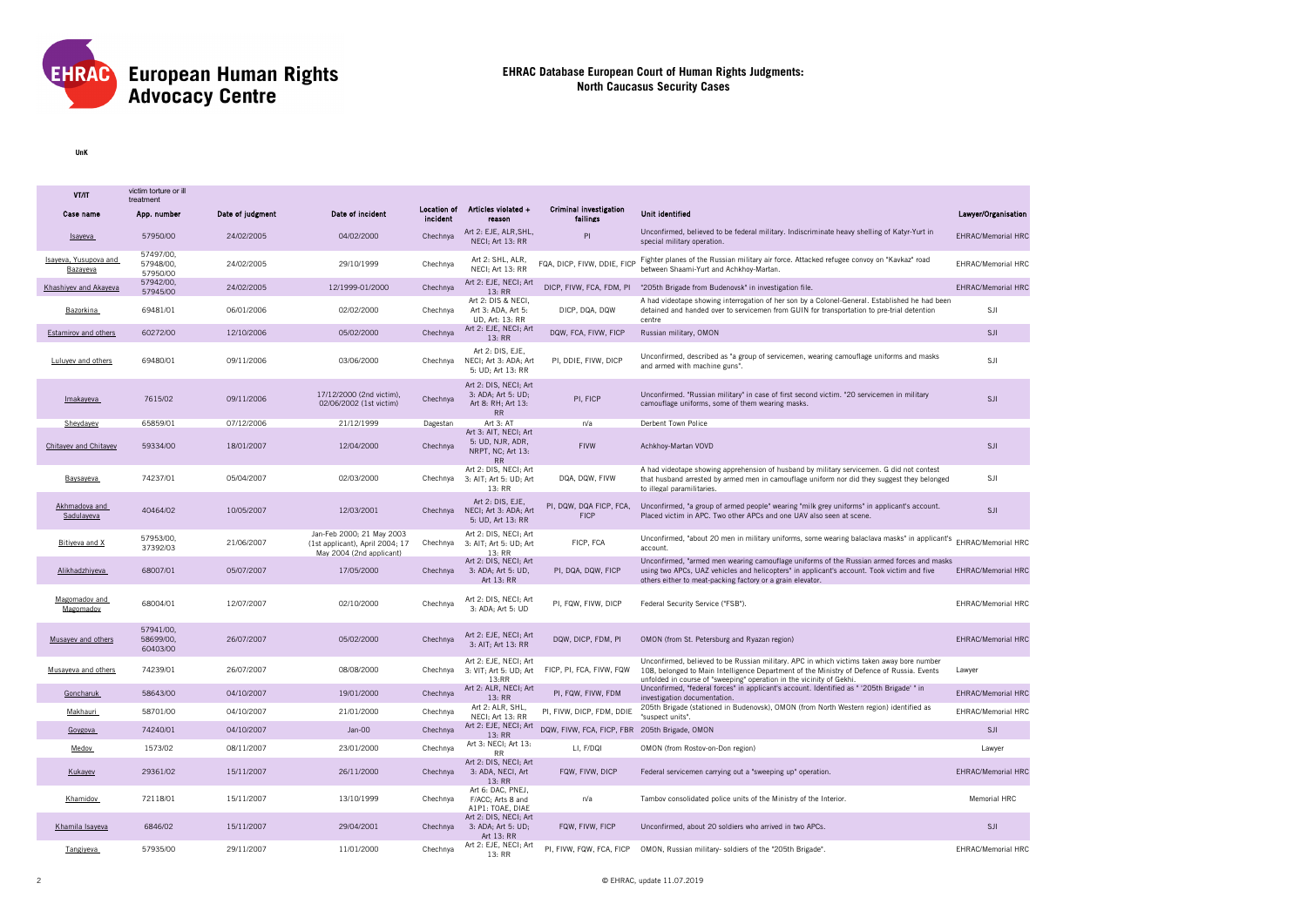

| Zubavravev                    | 67797/01              | 10/01/2008 | 17/09/2000 | Chechnya                                | Art 2: NECI; Art 13:<br><b>RR</b>                                              | PI, FIVW, DQW, FCA, FBR,<br>DDIE, FICP      | Spetsnaz.                                                                                                                                                                                                                                                                                                                                                                                                   | $\sim$                    |
|-------------------------------|-----------------------|------------|------------|-----------------------------------------|--------------------------------------------------------------------------------|---------------------------------------------|-------------------------------------------------------------------------------------------------------------------------------------------------------------------------------------------------------------------------------------------------------------------------------------------------------------------------------------------------------------------------------------------------------------|---------------------------|
| Khatsiyeva and others         | 5108/02               | 17/01/2008 | 06/08/2000 | Ingushetia<br>(border with<br>Chechnya) | Art 2: SHL & NECI,<br>Art 13: RR                                               | FBR, FCA, FIVW, FICP, PI                    | Russian military                                                                                                                                                                                                                                                                                                                                                                                            | SJI                       |
| <b>Aziyevy</b>                | 77626/01              | 20/03/2008 | 24/09/2000 | Chechnya                                | Art 2: DIS, NECI; Art<br>3: ADA, AIT; Art 5:<br><b>UD.</b> Art 13: RR          | PI, DQW, FIVW, FICP                         | Unconfirmed, "a group of eight armed men wearing camouflage uniforms and masks and<br>carrying torches" in applicant's account. Believed to be Russian military (spoke Russian, moved<br>around freely during curfew).                                                                                                                                                                                      | <b>SJI</b>                |
| Kaplanova                     | 7653/02               | 29/04/2008 | 12/05/2001 | Chechnya                                | Art 2: DIS, NECI; Art<br>5: UD, Art 13: RR                                     | PI, FIVW, DICP                              | Approximately 20 federal servicement in six APCs, armed, all save two masked, spoke Russian<br>without accent. Allegedly demanded gold and money.                                                                                                                                                                                                                                                           | EHRAC/Memorial HRC        |
| <b>Betayev and Betayeva</b>   | 37315/03              | 29/05/2008 | 25/04/2003 | Chechnya                                | Art 2: DIS, NECI; Art<br>3: ADA; Art 5: UD,<br>Art 8: RH; Art 13:<br><b>RR</b> | PI, DQW, FICP                               | Unconfirmed, "about twenty armed men in camouflage uniformsAll but three of them were<br>wearing camouflage masks" in applicant's account. Convoy in which victims believed to have<br>disappeared reportedly passed through military checkpoint without stopping. "Unidentified<br>persons armed with machine guns " in Government's account.                                                              | <b>EHRAC/Memorial HRC</b> |
| Gekhayeva and others          | 1755/04               | 29/05/2008 | 15/05/2003 | Chechnya                                | Art 2: DIS, NECI; Art<br>3: ADA; Art 5: UD,<br>Art 13: RR                      | DQW, FICP                                   | Unconfirmed, "twenty men wearing blue uniforms and balaclava masks" in applicant's account.<br>Spoke Russian, believed to be Russian military                                                                                                                                                                                                                                                               | SJI                       |
| Ibragimov and others          | 34561/03              | 29/05/2008 | 28/01/2002 | Chechnya                                | Art 2: DIS, NECI; Art<br>3: ADA; Art 5: UD,<br>Art 13: RR                      | DQA, DQW, FICP                              | Unconfirmed, "a group of five men wearing camouflage uniforms[t]hree of [whom] were<br>wearing balaclava masks" in applicant's account. Believed to be federal military/security<br>servicement (spoke Russian without accent, Slavic facial features, moved freely during curfew).<br>"Unidentified persons armed with machine guns and wearing camouflage uniforms and masks"<br>in Government's account. | <b>SJI</b>                |
| Sangariyeva                   | 1839/04               | 29/05/2008 | 23/01/2003 | Chechnya                                | Art 2: DIS, NECI; Art<br>3: ADA; Art 5: UD;<br>Art 13: RR                      | PI, FIVW, FQW, FICP                         | Unconfirmed, believed to be Russian military. Urus-Martan District Department of Federal<br>Security Service ("FSB") implicated.                                                                                                                                                                                                                                                                            | SJI                       |
| Utsayeva and others           | 29133/03              | 29/05/2008 | 02/06/2002 | Chechnya                                | Art 2: DIS, NECI; Art<br>3: ADA, VIT; Art 5:<br><b>UD: Art 13: RR</b>          | PI, FIVW, FQW, FICP                         | Unconfirmed, believed to be Russian military. APCs bearing hull numbers 569, 889 and 1252<br>seen at scene of disappearance. Hull number of UAZ vehicle at scene of disappearance also<br>partially seen-344. Disappearances took place amidst "sweeping" operation in Novye Atagi.                                                                                                                         | <b>SJI</b>                |
| Atabaveva and Others          | 26064/02              | 12/06/2008 | 03/05/2001 | Chechnya                                | Art 2: DIS, NECI; Art<br>5: UD, Art 13: RR                                     | PI, DQA, DQW, FICP                          | Unconfirmed, "about forty servicemenTwo of three of them were wearing masks" in applicant's<br>account. Victim placed in APC, taken to military base and subsequenly to unkown destination.<br>"Unidentified persons in masks and camouflage uniforms carrying machine guns" in<br>Government's account.                                                                                                    | SJI                       |
| Elmurzayev and others         | 3019/04               | 12/06/2008 | 09/07/2002 | Chechnya                                | Art 2: DIS, NECI; Art<br>3: ADA; Art 5: UD,<br>Art 13: RR                      | FIVW, FQW, DQW, FICP                        | Unconfirmed, men armed with machine guns who spoke Russian without an accent- presumed<br>to be Russian military.                                                                                                                                                                                                                                                                                           | <b>SJI</b>                |
| Isigova and others            | 6844/02               | 26/06/2008 | 03/07/2001 | Chechnya                                | Art 2: DIS, NECI; Art<br>3: ADA; Art 5: UD;<br>Art 13: RR                      | DICP, FIVW, DQW, DDIE                       | "Federal armed forces" in the context of a large scale "sweeping" operation in Sernovodsk.                                                                                                                                                                                                                                                                                                                  | SJI                       |
| Musayeva                      | 12703/02              | 03/07/2008 | 05/02/2000 | Chechnya                                | Art 2: DIS, NECI; Art<br>3: VIT, NECI, ADA;<br>Art 5: UD; Art 13:<br><b>RR</b> | FQA, FQW, FIVW, PI, DDIE,<br><b>FDM</b>     | Unconfirmed, "about 50 servicemen in camouflage uniforms" in applicant's account. Believed to<br>have been OMON from St. Petersburg implementing a "sweeping" operation in Zabolotny Lane, EHRAC/Memorial HRC<br>Southern Grozny.                                                                                                                                                                           |                           |
| Ruslan Umarov                 | 12712/02              | 03/07/2008 | 27/05/2000 | Chechnya                                | Art 2: DIS, NECI; Art<br>3: AIT, NECI, ADA;<br>Art 5: UD; Art 13:<br><b>RR</b> | FICP, PI, FQW, DQW, FIVW,<br>DDIE           | Unconfirmed: described as "a group of men in camouflage uniforms". Arrived in a Ural military<br>vehicle. UAZ vehicle with the number 469 seen at time of disappearance.                                                                                                                                                                                                                                    | EHRAC/Memorial HRC        |
| Akhiyadova                    | 32059/02              | 03/07/2008 | 13/02/2002 | Chechnya                                | Art 2: DIS, NECI; Art<br>3: ADA; Art 5: UD,<br>Art 13: RR                      | DQA, DQW, FICP                              | Unconfirmed, believed to be "federal servicemen." Took victims to Federal Security Service<br>Base. Armed, wore camouflage uniforms and masks. 45th Regiment in Government's account.                                                                                                                                                                                                                       | SJI                       |
| Takhayeva and others          | 23286/04              | 18/09/2008 | 13/11/2002 | Chechnya                                | Art 2: DIS, NECI; Art<br>3: ADA; Art 5: UD;<br>Art 13 RR                       | PI, F/DQA, FQW, DICP                        | Men armed with machine guns and grenades and wearing camouflage uniforms. All but one of<br>those who entered the home were masked. The unmasked one was of Slavic appearance. Spoke<br>in unaccented Russian. Believed to be Russian military.                                                                                                                                                             | SJI                       |
| Akhmadova and Akhmadov        | 20755/04              | 25/09/2008 | 29/09/2002 | Chechnya                                | Art 2: DIS & NECI,<br>Art 3: ADA, Art 5:<br><b>UD. Art: 13: RR</b>             | DICP, FIVW, PI                              | Possible involvement of FSB.                                                                                                                                                                                                                                                                                                                                                                                | Lawyer                    |
| Mezhidov                      | 67326/01              | 25/09/2008 | 05/10/1999 | Chechnya                                | Art 2: SHL & NECI,<br>Art 13: RR                                               | DICP, FCA, DDIE, FICP, PI                   | Killed by shell, allegedly from artillery positioned on Terskiy mountain range where Russian<br>troops based                                                                                                                                                                                                                                                                                                | EHRAC/Memorial HRC        |
| Lyanova and Aliyeva           | 12713/02.<br>28440/03 | 02/10/2008 | 28/06/2000 | Chechnya                                | Art 2: DIS, NECI; Art<br>3: ADA; Art 5: UD;<br>Art 13: RR                      | PI, FICP, FIVW, FDIE                        | Obron-8 (subdivision of military unit 3723), Pskov OMON                                                                                                                                                                                                                                                                                                                                                     | Memorial HRC, SJI         |
| Khalidova and others          | 22877/04              | 02/10/2008 | 29/11/2002 | Ingushetia                              | Art 2: DIS, NECI; Art<br>3: ADA; Art 5: UD;<br>Art 1.3: RR                     | PI, FICP                                    | Unconfirmed, believed to be Russian military. Described as "ten armed men wearing<br>camouflage uniforms[who] identified themselves as officers of law enforcement agencies<br>andtook [the applicants] away in a grey UAZ vehicle with registration number 241 06 RUS" in<br>applicants' account.                                                                                                          | SJI                       |
| Rasayev and Chankayeva        | 38003/03              | 02/10/2008 | 25/12/2001 | Chechnya                                | Art 2: DIS, NECI; Art<br>Art 13: RR                                            | 3: ADA; Art 5: UD; PI, FIVW, FQW, DQW, DICP | Special reconnaissance unit no. 352 of the interior troops under the command of Major General<br>B conducting a security raid in Chechen-Aul                                                                                                                                                                                                                                                                | <b>SJI</b>                |
| Albekov and others            | 68216/01              | 09/10/2008 | 23/10/2000 | Chechnya                                | Art 2: FDM & NECI,<br>Art 13: RR                                               | DICP, DCA, FICP                             | Military                                                                                                                                                                                                                                                                                                                                                                                                    | EHRAC/Memorial HRC        |
| Zulpa Akhmatova and<br>others | 13569/02.<br>13573/02 | 09/10/2008 | 14/01/2001 | Chechnya                                | Art 2: DIS, NECI;<br>Art 3: ADA; Art 5:<br><b>UD</b> ; Art 13: RR              | PI, FIVW, FQW, FICP                         | Unmasked servicemen described by witnesses as "contract soldiers", two APCs and a Ural truck<br>seen at scene of disappearance (1st 2 victims). Servicemen in an APC who pursued 3rd victim's<br>car, rammed it then beat him when he exited (3rd victim).                                                                                                                                                  | SJI                       |
| Yusupova and Zaurbekov        | 22057/02              | 09/10/2008 | 17/10/2000 | Chechnva                                | Art 2: DIS, NECI; Art<br>3: ADA; Art 5: UD;<br>Art 13: RR                      | PI, FIVW, FQW, FDIE, FICP Oktyabrskiy VOVD  |                                                                                                                                                                                                                                                                                                                                                                                                             | SJI                       |
| Magomed Musayev and<br>others | 8979/02               | 23/10/2008 | 10/12/2000 | Chechnya                                | Art 2: F.IF. NFCI: Art<br>3: ADA; Art 5: UD,<br>Art 13: RR                     | PI, FIVW, DQW, FICP                         | Russian military in Raduzhnoye and Pobedinskoye in the Grozny district                                                                                                                                                                                                                                                                                                                                      | <b>SJI</b>                |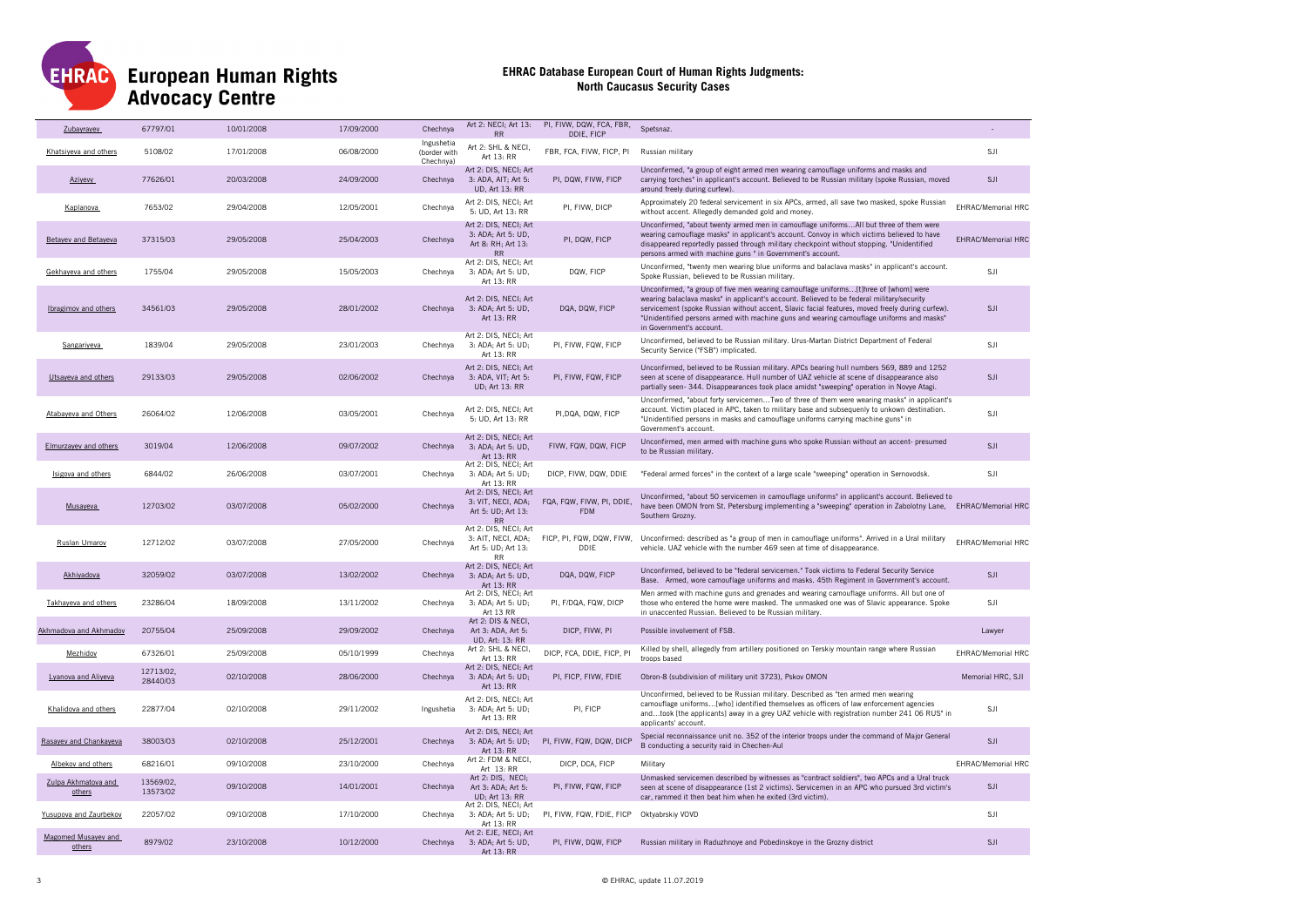

| Shaipova and others           | 10796/04 | 06/11/2008 | 09/04/2003                            | Chechnya   | Art 2: NECI                                                                             | DICP, DQW, FIVW, FICP, PI                     | Applicants believed them to be Russian federal servicemen. Followed victim's footsteps and<br>were led to town centre where military commander's office of Urus-Martan district located                                                  | Lawver                    |
|-------------------------------|----------|------------|---------------------------------------|------------|-----------------------------------------------------------------------------------------|-----------------------------------------------|------------------------------------------------------------------------------------------------------------------------------------------------------------------------------------------------------------------------------------------|---------------------------|
| Khadzhialivev and others      | 3013/04  | 06/11/2008 | 14/12/2002                            | Chechnya   | Art 2: EJE, NECI; Art<br>3: ADA; Art 5: UD,<br>Art 13: RR                               | PI, FIVW, DCA, DQA, DQW,<br>FICP, DDIE        | Unconfirmed, believed to be servicemen of the Russian federal military. Described as "around<br>eight unidentified men in camouflage uniformsarmed with machine guns [who] spoke<br>Russian without an accent" in applicant's account.   | <b>SJI</b>                |
| Tsurova and others            | 29958/04 | 06/11/2008 | 26/04/2003                            | Chechnya   | Art 2: DIS & NECI,<br>Art 3: ADA, Art 5:<br>UD, Art 13: RR                              | DICP, DQW, FICP, PI                           | Letter from Ministry of Interior of Ingushetia stated arrested by department of the interior of<br>town of Malgobek                                                                                                                      | SJI                       |
| Magamadova and<br>Iskhanova   | 33185/04 | 06/11/2008 | 14/11/2002                            | Chechnya   | Art 2: DIS & NECI,<br>Art 3: ADA, Art 5:<br><b>UD, Art 13: RR</b>                       | DICP, DQW, FICP, PI                           | Servicemen of Russian federal forces driving APCs                                                                                                                                                                                        | SJI                       |
| Akhmadov and others           | 21586/02 | 14/11/2008 | 27/10/2001                            | Chechnya   | Art 2: EJE, NECI; Art<br>13: RR                                                         | PI, DCA, FICP                                 | Air Forces of the Russian Federation ("VVS RF")                                                                                                                                                                                          | SJI                       |
| Gandaloyeva                   | 14800/04 | 04/12/2008 | 17/09/2003                            | Chechnya   | Art 2: EJE, NECI; Art<br>13: RR                                                         | PI, FIVW, FQW, FICP                           | Unconfirmed, believed to be Russian military. Described as "three armed men wearing<br>camouflage uniforms" who spoke unaccented Russian in applicant's account. Omon FROM Tver<br>implicated.                                           | Lawyer                    |
| Bersunkayeva                  | 27233/03 | 04/12/2008 | 13/06/2001                            | Chechnya   | Art 2: DIS &NECI,<br>Art 3: ADA, Art 5:<br><b>UD. Art 13: RR</b>                        | DICP, FIVW, FQW, FICP, PI                     | Applicant had been told by military commander of Urus-Martan district that had been taken<br>away by FSB officers                                                                                                                        | EHRAC/Memorial HRC        |
| Umayeva                       | 1200/03  | 04/12/2008 | 23/01/2000                            | Chechnya   | Art 2: ALR, SHL,<br>NECI; Art 13: RR                                                    | PI, FIVW, FQW, FICP                           | Russian federal armed forces, Leninskiy ROVD (applicant injured in context of shelling in<br>Grozny)                                                                                                                                     | <b>EHRAC/Memorial HRC</b> |
| Musikhanova and others        | 27243/03 | 04/12/2008 | 09/11/2002                            | Chechnya   | Art 2: DIS, NECI; Art<br>3: ADA; Art 5: UD;<br>Art 13: RR                               | PI, FIVW, FQW, FDIE, FICP                     | Unconfirmed, believed to be Russian military due to use of unaccented Russian and ability to<br>circulate freely during curfew.                                                                                                          | SJI                       |
| Askharova                     | 13566/02 | 04/12/2008 | 18/05/2001                            | Chechnya   | Art 2: DIS, NECI; Art<br>3: ADA; Art 5: UD;<br>Art 13: RR                               | PI, FIVW, DQA, FQW, FDIE,<br><b>DICP</b>      | A group of armed men wearing masks and camouflage uniforms who spoke unaccented Russian.<br>Believed to be Russian military. A "sweeping operation" was taking place in Serzhen-Yurt at the<br>material time according to the applicant. | <b>SJI</b>                |
| Ilyasova and others           | 1895/04  | 04/12/2008 | 15/11/2002                            | Chechnya   | Art 2: DIS & NECI,<br>Art 3: ADA, Art 5:<br><b>UD, Art 13: RR</b>                       | DICP, DQW, FICP, PI                           | Servicemen wearing masks and uniforms who drove an APC                                                                                                                                                                                   | SJI                       |
|                               |          |            |                                       |            |                                                                                         |                                               |                                                                                                                                                                                                                                          |                           |
| Tagirova and others           | 20580/04 | 04/12/2008 | 07/02/2003                            | Chechnya   | Art 2: NECI                                                                             | DICP, PI, FICP                                | Abducted by military servicemen driving UAZ vehicle                                                                                                                                                                                      | SJI                       |
| Akhmadova and others          | 3026/03  | 04/12/2008 | 06/03/2002                            | Chechnya   | Art 2: DIS, NECI; Art<br>3: ADA; Art 5: UD;<br>Art 13: RR                               | PI, FIVW, DQW, DICP                           | Russian military at the permanent checkpoint at Kirov-Yurt (AKA Tezvan)                                                                                                                                                                  | SJI                       |
| Trapeznikova                  | 21539/02 | 11/12/2008 | 06/01/2000                            | Chechnya   | Art 2: NECI, Art 6<br>DEJ, A1P1: DEJ                                                    | DCA, FICP, DQW                                | Not known                                                                                                                                                                                                                                | Lawver                    |
| Nasukhanova and others        | 5285/04  | 18/12/2008 | 03/02/2003                            | Chechnya   | Art 2: DIS & NECI,<br>Art 3: ADA, Art 5:<br>UD, Art 13: RR                              | DICP, DQW, DDIE, FQW,<br>FICP, PI             | Armed and camouflaged men who arrived in APCs and Ural military vehicles                                                                                                                                                                 | SJI                       |
| Abdulkadyrova and others      | 27180/03 | 08/01/2009 | 08/09/2002                            | Chechnya   | Art 2: DIS & NECI,<br>Art 3: ADA, Art 5:<br>UD, Art 8: DIAE, Art<br>13: RR; A1P1        | DICP, DQW, FIVW, FICP, PI Officers of the FSB |                                                                                                                                                                                                                                          | <b>EHRAC/Memorial HRC</b> |
| Shakhgiriveva and Others      | 27251/03 | 08/01/2009 | 22/10/2002, 23/10/2002,<br>03/11/2002 | Chechnya   | Art 2: EJE, Pos Ob,<br>NECI; Art 5: UD; Art<br>13: RR                                   | PI, DQW, FICP                                 | Unconfirmed, believed to be Russian military. Applicants describe behaviour of captors as being<br>consistent with carrying on a security operation (checking documents, talking Russian among<br>themselves etc.)                       | SJI                       |
| Arzu Akhmadova and<br>others  | 13670/03 | 08/01/2009 | 06/03/2012                            | Chechnya   | Art 2: EJE, DIS,<br>NECI; Art 3: ADA; Art<br>5: UD; Art 13: RR                          | <b>DCA</b>                                    | PI, FIVW, FQW, FQA, FICP, Federal military officers under the command of General Borisov conducting a sweeping<br>operation in the village of Stariye Atagi from 6-11 March 2002                                                         | <b>SJI</b>                |
| Dzhamaveva and others         | 43170/04 | 08/01/2009 | 06/03/2002                            | Chechnya   | Art 2: EJE & NECI.<br>Art 3: ADA, Art 5:<br><b>UD, Art 13: RR</b>                       | FCA, FQW, FICP, PI                            | State servicemen from internal troops of Ministry of Interior and Ministry of Defence, officials of<br>Ministry of Interior and the FSB                                                                                                  | SJI                       |
| Dangayeva and Taramova        | 1896/04  | 08/01/2009 | 23/10/2002                            | Chechnya   | Art 2: EJE & NECI,                                                                      | FIVW, PI                                      | State servicemen                                                                                                                                                                                                                         | <b>SJI</b>                |
| Zakriyeva and others          | 20583/04 | 08/01/2009 | 25/06/2002                            | Chechnya   | Art 13: RR<br>Art 2: NECI                                                               |                                               | DICP, DQW, DDIE, FICP, PI Armed men travelling in APC                                                                                                                                                                                    | SJI                       |
| Medova                        | 25385/04 | 15/01/2009 | 17/06/2004                            | Ingushetia | Art 2: Pos Ob. NECI:<br>Art 5: UD; Art 13:<br>RR                                        | PI, FIVW, FICP, DDIE                          | Federal Security Service ("FSB")                                                                                                                                                                                                         | <b>EHRAC/Memorial HRC</b> |
| Abdurzakova and<br>Abdurzakov | 35080/04 | 15/01/2009 | 25/10/2002                            | Chechnya   | Art 2: DIS & NECI,<br>Art 3: ADA, Art 5:<br><b>UD, Art 13: RR</b><br>Art 2: DIS & NECI, | DICP, DQA, DQW, FIVW, FICP,<br>PI             | Applicants told that their son had been kept in the Urus-Martan temporary dept of interior<br>(VOVD) and then transferred to the military commander's office of Urus-Martan District and that<br>head of FSB had been involved           | SJI                       |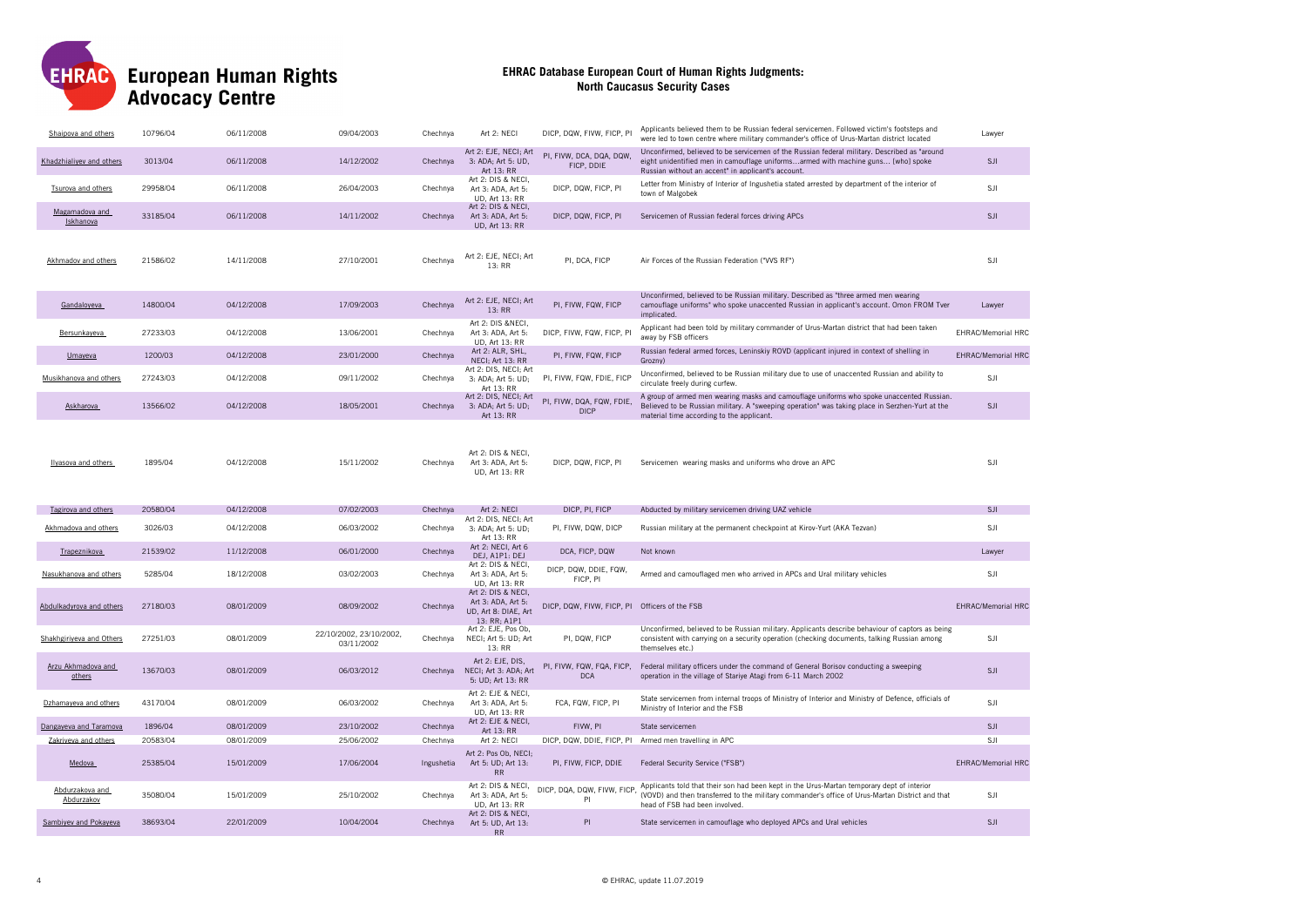

| Zaurbekova and<br>Zaurbekova | 27183/03              | 22/01/2009 | 11/02/2003                                  | Chechnya   | Art 2: EJE, NECI; Art<br>3: NECI, AIT; Art 5:<br>UD: Art 8 & A1P1:<br>RH, PEP; Art 13: RR | PI, FIVW, DQW, FICP                      | Unconfirmed, believed to be Russian military due to use of unaccented Russian, Slavic<br>appearance, use of military vehicles/equipment and ability to move freely in Grozny during<br>curfew                                                                                                                                                                            | SJI                       |
|------------------------------|-----------------------|------------|---------------------------------------------|------------|-------------------------------------------------------------------------------------------|------------------------------------------|--------------------------------------------------------------------------------------------------------------------------------------------------------------------------------------------------------------------------------------------------------------------------------------------------------------------------------------------------------------------------|---------------------------|
| Dolsavev and others          | 10700/04              | 22/01/2009 | 21/10/2002                                  | Chechnya   | Art 2: DIS & NECI,<br>Art 3: ADA, Art 5:<br><b>UD, Art 13: RR</b>                         | DICP, DQW, FIVW, FICP, PI                | Applicants said men identified themselves as belonging to Main Intelligence Department of<br>Ministry of Defence                                                                                                                                                                                                                                                         | <b>SJI</b>                |
| Khadisov and Tsechoyev       | 21519/02              | 05/02/2009 | 09/11/2001                                  | Ingushetia | Art 3: AIT, NECI; Art<br>5: UD; Art 13: RR                                                | PI, FIVW, DQW                            | Military unit of the border troops stationed near to Verkhny Alkun, Sunzhenskiy District                                                                                                                                                                                                                                                                                 | SJI                       |
| Khaydayeva and others        | 1848/04               | 05/02/2009 | 09/06/2002                                  | Chechnya   | Art 2: DIS & NECI,<br>Art 3: ADA, Art 5:<br><b>UD, Art 13: RR</b>                         | DQW, FICP, PI                            | One of applicants was informed the unit who apprehended them at the checkpoint was a special<br>unit of the Interior Ministry                                                                                                                                                                                                                                            | <b>SJI</b>                |
| Idalova and Idalov           | 41515/04              | 05/02/2009 | 22/11/2002                                  | Chechnya   | Art 2: DIS & NECI,<br>Art 3: ADA, Art 5:<br><b>UD, Art 13: RR</b>                         |                                          | DICP, DQA, FIVW, FICP, PI Armed camouflaged men travelling in APC, IBV and Ural vehicle                                                                                                                                                                                                                                                                                  | SJI                       |
| Ayubov                       | 7654/02               | 12/02/2009 | 19/01/2000                                  | Chechnya   | Art 2: DIS & NECI,<br>Art 5: UD, Art 13:<br>RR, A1P1: DP                                  | DICP, PI, DQW                            | Query whether the personnel of the Novosibirsk OMON were involved. Government said<br>involvement had not been established.                                                                                                                                                                                                                                              | <b>EHRAC/Memorial HRC</b> |
| Meshayeva and others         | 27248/03              | 12/02/2009 | 16-17/12/2002                               | Chechnya   | Art 2: DIS, NECI; Art<br>3: ADA; Art 5: UD;<br>Art 13: RR                                 | PI, FIVW, DQA, FQW, FICP                 | Unconfirmed, believed to be a mixture of Russian and Chechen military servicemen (masked,<br>camouflage uniforms, used military vehicles, spoke mixture of Russian and Chechen). Events<br>took place in Martan Chu.                                                                                                                                                     | SJI                       |
| Bantayeva and others         | 20727/04              | 12/02/2009 | 02/01/2003                                  | Chechnya   | Art 2: DIS & NECI,<br>Art 3:ADA, Art 5:<br><b>UD. Art 13: RR</b>                          | DICP, DQW, FICP, PI                      | Unidentified men in masks and camouflage uniforms                                                                                                                                                                                                                                                                                                                        | SJI                       |
| Astamirova and others        | 27256/03              | 26/02/2009 | 05/08/2002                                  | Chechnya   | Art 2: DIS, NECI; Art<br>3: ADA; Art 5: UD;<br>Art 13: RR                                 | PI, FIVW, FQW, FICP                      | Around thirty masked men in blue camouflage uniforms. Believed to be Russian military (armed<br>with machine guns and spoke unaccented Russian)                                                                                                                                                                                                                          | <b>SJI</b>                |
| Sagayev and others           | 4573/04               | 26/02/2009 | 30/08/2002                                  | Chechnya   | Art 2: DIS & NECI,<br>Art 3: ADA, Art 5:<br><b>UD, Art 13: RR</b>                         | DQW, PI                                  | Russian servicemen, possibly from FSB                                                                                                                                                                                                                                                                                                                                    | <b>SJI</b>                |
| Vagapova and Zubirayev       | 21080/05              | 26/02/2009 | 21/12/2004                                  | Chechnya   | Art 2: DIS & NECI,<br>Art 3: ADA. Art 5:<br>UD, Art 13: RR                                | DICP, DQA, FIVW, FICP                    | Individual taken at same time was taken by policemen to ROVD                                                                                                                                                                                                                                                                                                             | SJI                       |
| Khalitova                    | 39166/04              | 05/03/2009 | 11/09/2000                                  | Chechnya   | Art 2: EJE & NECI,<br>Art 13: RR                                                          | FIVW, PI, FICP                           | Servicemen of Russian armed forces, possibly of unit from DON-100 regiment who had been<br>stationed nearby                                                                                                                                                                                                                                                              | <b>EHRAC/Memorial HRC</b> |
| Dzhambekova and others       | 27238/03,<br>35078/04 | 12/03/2009 | Various from December 2001 to<br>March 2002 | Chechnya   | Art 2: DIS, NECI; Art<br>3: AIT; Art 5: UD; Art<br>13: RR                                 | PI, FIVW, DQW, DQA, DDIE,<br><b>FICP</b> | Unconfirmed, believed to be Russian military based on: unaccented Russian use of captors,<br>Russian markings on clothing ("USSR" imprint from sole of boot seen in snow by some<br>applicants after apprehension of 2nd victim, Slavic appearance of unmasked captors etc.<br>Disappearances were a series of separate incidents in the Urus-Martan district of Grozny. | <b>SJI</b>                |
| Khadayeva and others         | 5351/04               | 12/03/2009 | 19/04/2002                                  | Chechnya   | Art 2: DIS & NECI,<br>Art 3: ADA, Art 5:<br><b>UD, Art 13: RR</b>                         | DICP, DQW, PI                            | Applicant believed Urus-Martan District FSB to be involved                                                                                                                                                                                                                                                                                                               | <b>SJI</b>                |
| Elsivey and others           | 21816/03              | 12/03/2009 | 02/09/2002 and 03/09/2002                   | Chechnya   | Art 2: DIS & NECI,<br>Art 3: ADA, Art 5:<br><b>UD, Art 13: RR</b>                         | DICP, PI, DQW                            | Russian military troops under command of General Studenikin                                                                                                                                                                                                                                                                                                              | SJI                       |
| Dzhabayeva                   | 13310/04              | 02/04/2009 | 10/03/2000                                  | Chechnya   | Art 2: DIS, NECI; Art<br>3: ADA; Art 5 : UD;<br>Art 13: RR                                | PI, FIVW, DQW, FICP                      | Officers of the Oktyabrskiy Temporary Office of the Interior ("VOVD"), Khanty-Mansiysk OMON                                                                                                                                                                                                                                                                              | Lawyer                    |
| Dokuyev and others           | 6704/03               | 02/04/2009 | 14/02/2001                                  | Chechnva   | Art 2: DIS, NECI; Art<br>3: VIT, NECI, ADA;<br>Art 5: UD; Art 13:<br><b>RR</b>            | PI, DQW, FIVW, DQA, DICP                 | Unconfirmed, believed to be Russian military. Described as "a large group of more than twenty<br>uniformed armed soldiers, most of whom were wearing masks" in applicant's account. Two APCs<br>and a Ural truck with obscured licence plates seen at scene of disappearance                                                                                             | SJI                       |
| Saydaliyeva and others       | 41498/04              | 02/04/2009 | 16/04/2002                                  | Chechnya   | Art 2: DIS & NECI,<br>Art 3: ADA, Art 5:<br><b>UD, Art 13: RR</b>                         | PI                                       | DICP, DQA, DQW, FIVW, FICP, Department of Interior of Shali District (VOVD) confirmed victim taken away by military<br>servicemen                                                                                                                                                                                                                                        | SJI                       |
| Dzhabrailova                 | 1586/05               | 09/04/2009 | 10/04/2003                                  | Chechnya   | Art 2: DIS & NECI,<br>Art 3: ADA, Art 5:<br><b>UD</b>                                     |                                          | DICP, DDIE, FIVW, FICP, PI Armed men in masks and camouflage uniforms driving UAZ                                                                                                                                                                                                                                                                                        | Lawyer                    |
| Malsagova and others         | 27244/03              | 09/04/2009 | 07/11/2002                                  | Chechnya   | Art 2: DIS & NECI.<br>Art 3: ADA, Art 5:<br>UD, Art: 13: RR                               | DICP, DQW, PI                            | State servicemen                                                                                                                                                                                                                                                                                                                                                         | <b>SJI</b>                |
| Dokavev and others           | 16629/05              | 09/04/2009 | 10/12/2002                                  | Chechnya   | Art 2: DIS & NECI,<br>Art 3: ADA, Art 5:<br>UD, Art 13: RR                                | DICP, FIVW, FICP, PI                     | Russian military servicemen in APCs and UAZ                                                                                                                                                                                                                                                                                                                              | SJI                       |
| Gaziyeva and others          | 15439/05              | 09/04/2009 | 08/02/2001                                  | Chechnya   | Art 2: DIS & NECI,<br>Art 3: ADA, Art 5:<br><b>UD. Art 13: RR</b>                         |                                          | DICP, DQW, FIVW, FICP, PI Internal troops of Ministry of Interior                                                                                                                                                                                                                                                                                                        | SJI                       |
| Khachukayev                  | 28148/03              | 23/04/2009 | 05/02/2003                                  | Chechnya   | Art 2: DIS & NECI,<br>Art 5: UD, Art 13:<br><b>RR</b>                                     | DICP, DQW, DCA, PI                       | Unidentified men in masks and camouflage uniforms, most likely Russian military servicemen                                                                                                                                                                                                                                                                               | Lawver                    |
| Alaudinova                   | 32297/05              | 23/04/2009 | 08/11/2001                                  | Chechnya   | Art 2: DIS & NECI,<br>Art 3: ADA, Art 5:                                                  | DICP, FIVW, FICP, PI                     | Applicant believed abductors had been under command of district military commander General                                                                                                                                                                                                                                                                               | <b>EHRAC/Memorial HRC</b> |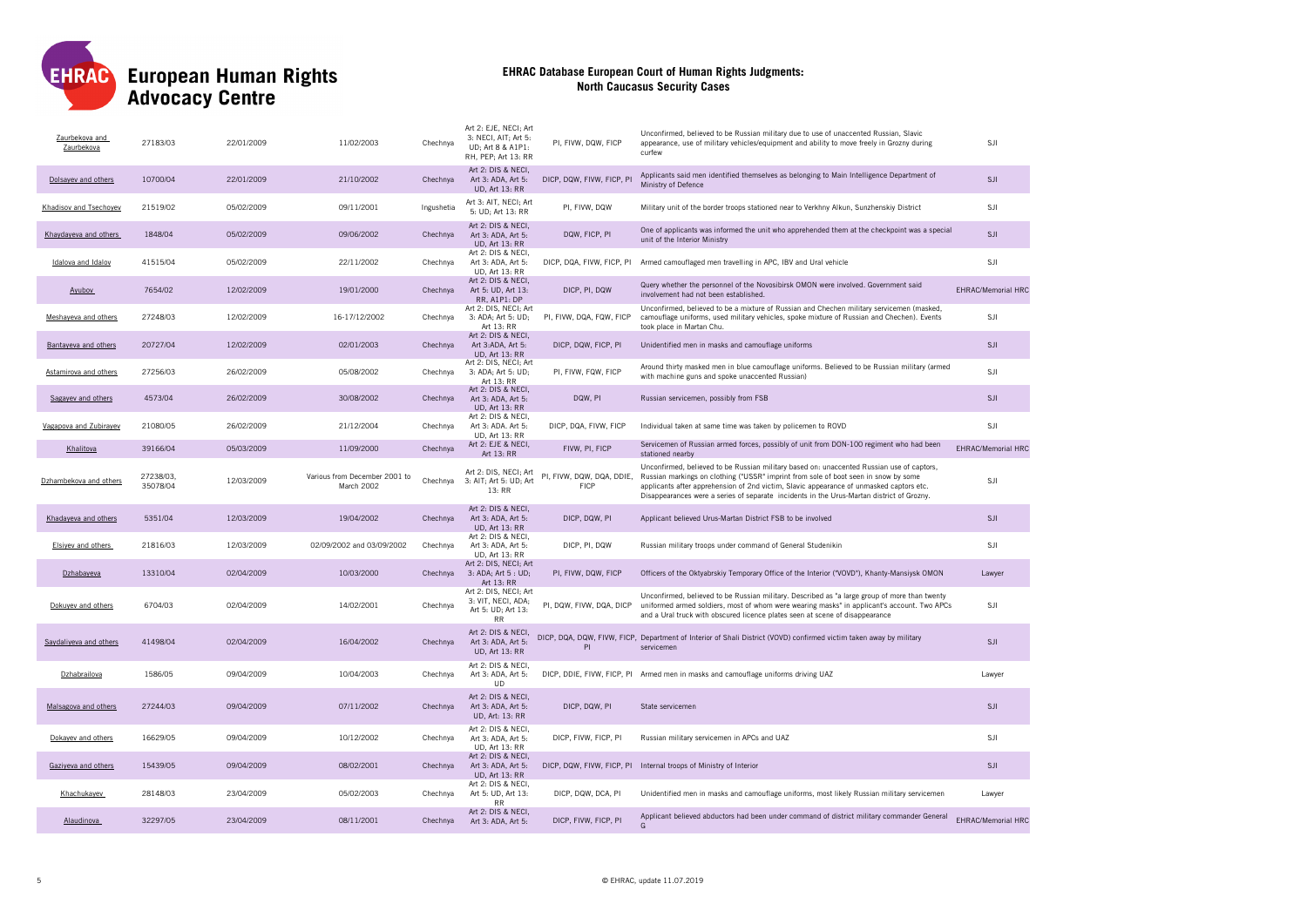

| Bitiveva and others           | 36156/04                 | 23/04/2009 | 27/03/2004 | Chechnya   | Art 2: DIS & NECI,<br>Art 5: UD, Art 13:<br><b>RR</b>                              | FQW, FCA, PI                                | Military vehicles used, possibly SOBR                                                                                                                                                                                                                                                                                                                                                                                                                                                             | SJI                                       |
|-------------------------------|--------------------------|------------|------------|------------|------------------------------------------------------------------------------------|---------------------------------------------|---------------------------------------------------------------------------------------------------------------------------------------------------------------------------------------------------------------------------------------------------------------------------------------------------------------------------------------------------------------------------------------------------------------------------------------------------------------------------------------------------|-------------------------------------------|
| Israilova and others          | 4571/04                  | 23/04/2009 | 30/12/2002 | Chechnya   | Art 2: DIS & NECI,<br>Art 3: ADA, Art 5:<br><b>UD.</b> Art 13: RR                  | DQW. FIVW. FICP. PI                         | Abducted men concluded from sound of helicopters that had been brought to federal military<br>base in Khankala                                                                                                                                                                                                                                                                                                                                                                                    | <b>SJI</b>                                |
| Gakiyev and Gakiyeva          | 3179/05                  | 23/04/2009 | 30/11/2003 | Chechnya   | Art 2: DIS & NECI,<br>Art 3: AIT, NECI,<br>ADA, Art 5: UD, Art<br>13: RR           | FIVW, FICP, PI                              | Applicant told that son taken by servicemen of internal troops of Ministry of Interior and held at<br>Khankala base                                                                                                                                                                                                                                                                                                                                                                               | SJI                                       |
| Turluyeva and Khamidova       | 12417/05                 | 14/05/2009 | 25/10/2000 | Chechnya   | Art 2: DIS & NECI,<br>Art 3: ADA, Art 5:<br><b>UD, Art 13: RR</b>                  |                                             | DICP, FIVW, FQW, FICP, PI Russian armed forces took them to local Tsentoroy military base.                                                                                                                                                                                                                                                                                                                                                                                                        | Lawyer                                    |
| Taysumov and others           | 21810/03                 | 14/05/2009 | 07/09/2002 | Chechnya   | Art 2: SHL & NECI,<br>Art 13: RR                                                   | FIVW, PI, FICP                              | Russian military                                                                                                                                                                                                                                                                                                                                                                                                                                                                                  | SJI                                       |
| Basayeva and others           | 15441/05 and<br>20731/04 | 28/05/2009 | 06/07/2002 | Chechnya   | Art 2: DIS & NECI,<br>Art 3: VT, NECI,<br>ADA, Art 5: UD, Art<br>13: RR            | DICP, FIVW, FQW, PI                         | Applicants had info that victims had been seen in building of ROVD                                                                                                                                                                                                                                                                                                                                                                                                                                | SJI                                       |
| Khumaydov and<br>Khumavdov    | 13862/05                 | 28/05/2009 | 16/12/2002 | Chechnya   | Art 2: NECI                                                                        | DICP, DQW, FIVW, FICP, PI                   | Two UAZ vehicles with armed camouflaged men followed the Gazel that had allegedly taken the<br>victim                                                                                                                                                                                                                                                                                                                                                                                             | SJI                                       |
| Nenkayev and others           | 13737/03                 | 28/05/2009 | 08/06/2002 | Chechnya   | Art 2: DIS & NECI,<br>Art 3: ADA, Art 5:<br><b>UD, Art 13: RR</b>                  | FICP, PI                                    | DICP, DQW, DQA, FDIE, FIVW, Third applicant taken to same place, military commander's office, told his brother was being<br>taken to prosecutor's office                                                                                                                                                                                                                                                                                                                                          | <b>SJI</b>                                |
| Khalitova and others          | 33264/04                 | 11/06/2009 | 18/07/2001 | Chechnya   | Art 2: DIS & NECI,<br>Art 3: ADA, Art 5:<br>UD, Art 13: RR                         | DICP, FICP, PI                              | Applicants told two of the victims had been taken to the area where the 21st brigade of Russian<br>federal troops stationed. Prosecutor sent VOVD request stating that servicemen commanded by<br>the FSB had shot Aslan Dokayev and Rustam Achkhanov during an attempt to escape arrest                                                                                                                                                                                                          | International<br><b>Protection Centre</b> |
| Khasuveva                     | 28159/03                 | 11/06/2009 | 30/08/2001 | Chechnya   | Art 2: DIS & NECI.<br>Art 3: ADA, Art 5:<br><b>UD, Art 13: RR</b>                  |                                             | DICP, DQW, FIVW, FICP, PI Servicemen of Urus-Martan power structures                                                                                                                                                                                                                                                                                                                                                                                                                              | SJI                                       |
| Karimov and others            | 29851/05                 | 16/06/2009 | 11/01/2003 | Chechnya   | Art 2: DIS, NECI; Art<br>3: AIT; Art 5: UD; Art<br>8: RH; A1P1: PEP;<br>Art 13: RR | PI, FIVW, FQW, FICP                         | Unconfirmed, believed to be Russian military. Applicant's account states Russian military<br>vehicles drove onto applicant's property then house was stormed by around twenty armed,<br>masked men wearing helmets who spoke unaccented Russian. Code word "Vityaz" was heard<br>being uttered among the intruders.                                                                                                                                                                               | <b>SJI</b>                                |
| Magomadova                    | 2393/05                  | 18/06/2009 | 12/04/2002 | Chechnya   | Art 2: DIS, NECI; Art<br>3: ADA; Art 5: UD;<br>Art 13: RR                          | FCA, FICP                                   | PI, FIVW, FQW, DQW, DDIE, Around 40 to 50 servicemen surrounding home, believed to be Russian servicemen due to<br>Slavic appearance of, and use of unaccented Russian by, 7 or 8 who stormed the building.                                                                                                                                                                                                                                                                                       | <b>EHRAC/Memorial HRC</b>                 |
| Pukhigova                     | 15440/05                 | 02/07/2009 | 12/02/2001 | Chechnya   | Art 2: DIS & NECI,<br>Art 3: ADA, Art 5:<br><b>UD.</b> Art 13: RR                  | DICP, DQW, FDIE, FIVW,<br>FICP. PI          | Other people abducted with the victim said they were held at Urus-Martan District military<br>commander's office                                                                                                                                                                                                                                                                                                                                                                                  | Lawyer                                    |
| Yusupova and others           | 5428/05                  | 09/07/2009 | 15/11/2002 | Chechnya   | Art 2: NECI<br>Art 2: DIS & NECI,                                                  | DICP, FQA, FIVW, FICP, PI                   | Last seen in front of military prosecutor's office                                                                                                                                                                                                                                                                                                                                                                                                                                                | SJI                                       |
| Mutsayeva                     | 24297/05                 | 23/07/2009 | 27/08/2001 | Chechnya   | Art 3: ADA, Art 5:<br>UD, Art 13: RR                                               | DICP, FIVW, FQW, FICP, PI                   | Military unit no. 6779 beat him and then a group from the temporary dept of interior of Urus-<br>Martan District (VOVD) came and took him away                                                                                                                                                                                                                                                                                                                                                    | EHRAC/Memorial HRO                        |
| Magomadova and Others         | 33933/05                 | 17/09/2009 | 09/02/2003 | Chechnya   | Art 2: DIS, NECI; Art<br>3: AIT; Art 5: UD; Art<br>13:RR                           | PI, FIVW, FQW, FICP                         | Unconfirmed, believed to be Russian military. Described as "a group of about thirty armed men<br>wearing camouflage uniforms" in applicant's account. Applicant described how "thosenot<br>wearing masks were of Slavic appearance" and how the men "spoke Russian without an accent"                                                                                                                                                                                                             | SJI                                       |
| Zabiyeva and others           | 35052/04                 | 17/09/2009 | 10/06/2003 | Ingushetia | Art 2: EJE, NECI; Art<br>3: AIT, VIT, ADA; Art<br>13: RR                           | PI, FIVW, FQW, FICP, DDIE                   | Around thirty or forty armed men who spoke unaccented Russian, believed to be Russian<br>military. While driving within 4km of the village of Galashki the victim's vehicle was suddenly<br>subjected to heavy gunfire. Helicopters were seen overhead. Concerned villagers who heard the<br>shooting decided to investigate and came across the men in a forest 2km from the shooting site.<br>Victim's body was discovered 20m from place where villagers encountered armed men the next<br>dav | SJI                                       |
| Asadulaveva and others        | 15569/06                 | 17/09/2009 | 14/01/2004 | Chechnya   | Art 2: DIS & NECI.<br>Art 3: ADA, Art 5:<br><b>UD, Art 13: RR</b>                  |                                             | DICP, FQW, FIVW, FICP, PI Military men in grey uniforms with many pockets took him from the Ministry of the Interior                                                                                                                                                                                                                                                                                                                                                                              | <b>SJI</b>                                |
| Rezvanov and Rezvanova        | 12457/05                 | 24/09/2009 | 10/12/2002 | Chechnya   | Art 2: DIS & NECI.<br>Art 3: ADA, Art 5:<br>UD, Art 8: SP, A1P1:<br>SP, Art 13: RR | DICP, FICP, FIVW, PI                        | Identified themselves as servicemen of dept of interior of Zavodskoy District                                                                                                                                                                                                                                                                                                                                                                                                                     | Lawver                                    |
| Babusheva and others          | 33944/05                 | 24/09/2009 | 04/02/2003 | Chechnya   | Art 2: DIS, NECI; Art<br>3: AIT; Art 5: UD; Art<br>8: RH: A1P1: PEP:<br>Art 13: RR |                                             | PI, FIVW, FQW, DDIE, FICP OMON (from Perm Region, Russia)                                                                                                                                                                                                                                                                                                                                                                                                                                         | SJI                                       |
| Amanat Ilyasova and<br>others | 27001/06                 | 01/10/2009 | 11/08/2002 | Chechnya   | Art 2: DIS & NECI,<br>Art 3: ADA, Art 5:<br><b>UD, Art 13: RR</b>                  | DICP, FQW, PI                               | Servicemen of Russian federal forces - possible connection to Shali department of FSB                                                                                                                                                                                                                                                                                                                                                                                                             | SJI                                       |
| Vakhayeva and others          | 1758/04                  | 29/10/2009 | 01/08/2000 | Chechnya   | Art 2: DIS & NECI,<br>Art 3: ADA, Art 5:<br><b>UD, Art 13: RR</b>                  |                                             | DICP, DQW, DDIE, FICP, PI Urus-Martan Temporary Department of the Interior of the Chechen Republic                                                                                                                                                                                                                                                                                                                                                                                                | Lawyer                                    |
| Satabayeva                    | 21486/06                 | 29/10/2009 | 23/02/2000 | Chechnya   | Art 2: DIS & NECI,<br>Art 5: UD, Art 13:<br>RR                                     | DICP, DQW, DDIE, FICP, PI Servicemen of FSB |                                                                                                                                                                                                                                                                                                                                                                                                                                                                                                   | Lawyer                                    |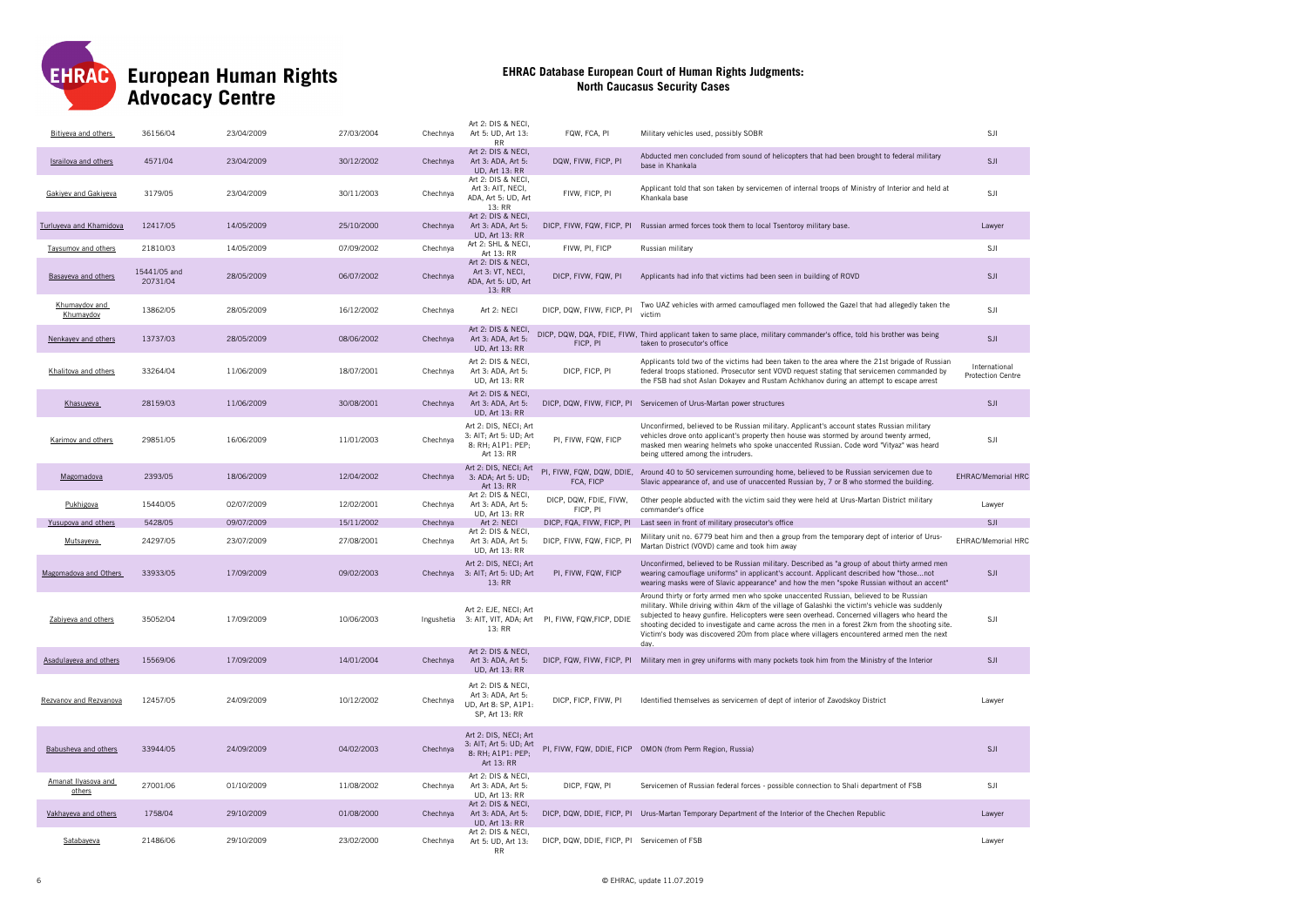

| Khantiyeva and others       | 43398/06                 | 29/10/2009 | 04/12/2000             | Chechnya   | Art 2: DIS & NECI<br>Art 3: ADA, Art 5:<br><b>UD, Art 13: RR</b>                      | DICP, FQW, PI                                     | Unidentified men in masks and camouflage uniforms                                                                                                                                                                                                                                                                                     | SJI                                       |
|-----------------------------|--------------------------|------------|------------------------|------------|---------------------------------------------------------------------------------------|---------------------------------------------------|---------------------------------------------------------------------------------------------------------------------------------------------------------------------------------------------------------------------------------------------------------------------------------------------------------------------------------------|-------------------------------------------|
| Ismailov and others         | 33947/05                 | 26/11/2009 | 13/01/2003             | Chechnya   | Art 2: DIS, NECI; Art<br>3: ADA; Art 5: UD;<br>Art 8: RFL; Art 13:<br><b>RR</b>       | PI, FIVW, FQW, FICP                               | Armed masked men in camouflage uniforms who drove an APC. Believed to be Russian military<br>as they spoke unaccented Russian                                                                                                                                                                                                         | SJI                                       |
| Ustarkhanova                | 35744/05                 | 26/11/2009 | 07/01/2003             | Chechnya   | Art 2: DIS & NECI,<br>Art 3: ADA, Art 5:<br><b>UD, Art 13: RR</b>                     | DICP, FQW, FIVW, FICP, PI Unidentified servicemen |                                                                                                                                                                                                                                                                                                                                       | SJI                                       |
| Dubayev and<br>Bersnukayeva | 30613/05 and<br>30615/05 | 11/02/2010 | 14/03/2000             | Chechnva   | Art 2: DIS & NECI<br>Art 3: ADA, Art 5:<br>UD, Art 13: RR                             | DICP, FIVW, FICP, PI                              | Infantry regiment no 245 offered amnesty, took them to district dept of FSB                                                                                                                                                                                                                                                           | <b>EHRAC/Memorial HRC</b>                 |
| Guluyeva and others         | 1675/07                  | 11/02/2010 | 13/07/2002             | Chechnya   | Art 2: DIS & NECI,<br>Art 3: AIT, NECI,<br>ADA, Art 5: UD, Art<br>13: RR              | FIVW, FICP, PI                                    | Servicemen in camouflage, applicant believed belonged to military                                                                                                                                                                                                                                                                     | International<br><b>Protection Centre</b> |
| Aliyeva                     | 1901/05                  | 18/02/2010 | 29/10/2002             | Chechnya   | Art 2: DIS, NECI; Art<br>3: VIT, NECI, ADA;<br>Art 5: UD; Art 13:<br><b>RR</b>        | PI, FIVW, FQW, FDIE, FICP                         | Unconfirmed, belived to be Russian military. Applicant states "around thirty armed men wearing<br>camouflage uniforms and masks got out of the vehicles broke down the door of the Aliyevs'<br>flat and entered. The men did not identify themselves but the applicant believed that they<br>belonged to the Russian military".       | International<br><b>Protection Centre</b> |
| Iriskhanova and Iriskhanov  | 35869/05                 | 18/02/2010 | 19/06/2002             | Chechnya   | Art 2: DIS, NECI; Art<br>13: RR                                                       | 3: AIT; Art 5: UD, Art PI, FIVW, FQW, DQW, DICP   | Believed to be Russian military. About thirty or forty armed men of Slavic appearance who spoke<br>unaccented Russian. One officer was addressed as "Lyekha" by the men during the incident.                                                                                                                                          | SJI                                       |
| Mutsolgova and others       | 2952/06                  | 01/04/2010 | 18/12/2003             | Ingushetia | Art 2: DIS, NECI; Art<br>3: ADA, Art 5: UD,;<br>Art 13: RR                            | PI, FIVW, DQW, DDIE, FICP                         | Unconfirmed, believed to be Russian military. Described as "[f]ive to eight masked men in<br>camouflage uniforms [who were] armed with AK assault rifles and spoke unaccented Russian" EHRAC/Memorial HRC<br>in applicant's account.                                                                                                  |                                           |
| Mudayevy                    | 33105/05                 | 08/04/2010 | 29/01/2003             | Chechnya   | Art 2: DIS, NECI: Art<br>3: NECI; Art 5: UD;<br>Art 13: RR                            | PI, FIVW, FQW, FICP                               | Unconfirmed, believed to be Russian military. Described as "a group of armed men in<br>camouflage uniforms and masks" in applicant's account. Victims taken to Nadterechniy FSB<br>headquarters and Nadterechniy ROVD.                                                                                                                | International<br><b>Protection Centre</b> |
| Tasatayevy                  | 37541/05                 | 08/04/2010 | 01/06/2001             | Chechnya   | Art 2: DIS & NECI,<br>Art 3: ADA, Art 5:<br>UD, Art 13: RR                            | DICP, FQW, FICP, PI                               | District military commander of Urus-Martan                                                                                                                                                                                                                                                                                            | Lawyer                                    |
| Abaveva and others          | 37542/05                 | 08/04/2010 | 13/09/2000             | Chechnya   | Art 2: DIS, NECI; Art<br>13: RR                                                       | 3: AIT; Art 5: UD; Art PI, FIVW, FQW, DQA, FICP   | Russian servicemen (Urus-Martan district). One victim also seen in village of Tangi-Chu, at the<br>HQ of infantry regiment no. 245 of the West group of federal forces.                                                                                                                                                               | <b>EHRAC/Memorial HRC</b>                 |
| Sadulayeva                  | 38570/05                 | 08/04/2010 | 09/12/2002             | Chechnya   | Art 2: DIS & NECI<br>Art 3: ADA, Art 5:<br><b>UD, Art 13: RR</b>                      |                                                   | DICP, FIVW, FQW, FICP, PI Urus-Martan district military commander                                                                                                                                                                                                                                                                     | EHRAC/Memorial HRC                        |
| Abdurashidova               | 32968/05                 | 08/04/2010 | 14/03/2005             | Dagestan   | Art 2: Pos Ob, NECI;<br>A1P1: PEP; Art 13:<br><b>RR</b>                               | FQA, FQW, FIVW                                    | Unconfirmed, believed to be Russian military. Described as "approximately fifty men in two<br>APCs and a white  Niva car' in applicant's account.                                                                                                                                                                                     | International<br><b>Protection Centre</b> |
| Umalatov and others         | 8345/05                  | 08/04/2010 | 15/10/2002             | Chechnya   | Art 2: DIS & NECI<br>Art 3: ADA, Art 5:                                               | DICP, FICP                                        | FSB office for Nadterechny district and Znamenskoye                                                                                                                                                                                                                                                                                   | International<br><b>Protection Centre</b> |
| Seriyevy                    | 20201/05                 | 08/04/2010 | 26/12/2002, 01/06/2004 | Chechnya   | Art 2: EJE, DIS, SHL,<br>NECI; Art 3: AIT, Art                                        | PI, FIVW, FQW, FICP                               | Military Unit 23132 (death of 1st applicant during shelling), "federal military servicemen"<br>(abduction of 2nd applicant)                                                                                                                                                                                                           | SJI                                       |
| Khatuyeva                   | 12463/05                 | 22/04/2010 | 02/08/2004             | Ingushetia | Art 2: DIS, NECI; Art<br>3: AIT; Art 5: UD; Art                                       | PI, FQW, FIVW, FICP                               | Federal Security Service ("FSB")                                                                                                                                                                                                                                                                                                      | EHRAC/Memorial HRC                        |
| Mutayeva                    | 43418/06                 | 22/04/2010 | 19/01/2004             | Chechnya   | Art 2: DIS, NECI; Art<br>3: ADA; Art 5: UD;<br>Art 13: RR                             | PI, DQW, FIVW, FICP                               | Unconfirmed, believed to be Russian military. Described as "fifteen to twenty armed men in<br>camouflage uniforms without insignia[a]II but five of [whom] were wearing masks" in<br>applicant's account. Applicant noted that those not masked were of Slavic appearance and that<br>all of the men spoke Russian without an accent. | SJI                                       |
| Tupchiyeva.                 | 37461/05                 | 22/04/2010 | 03/01/2003             | Chechnya   | Art 2: DIS, NECI; Art<br>3: AIT; Art 5: UD; Art<br>13: RR                             | PI, FIVW, FQW, DICP                               | Fifteen to twenty armed men in camouflage uniform who were of Slavic appearance and spoke<br>unaccented Russian and moved freely during a curfew. Believed to be Russian military.                                                                                                                                                    | SJI                                       |
| Shakhabova                  | 39685/06                 | 12/05/2010 | 23/11/2002             | Chechnya   | Art 2: DIS, NECI; Art<br>3: AIT; Art 5: UD; Art<br>13: RR                             | PI, FIVW, DQW, FICP                               | Unconfirmed, believed to be Russian servicemen. Applicant's account describes how "over<br>fiteen armed masked men in camouflage uniforms broke into the house", spoke in Russian and<br>conducted a search of the house.                                                                                                             | <b>SJI</b>                                |
| Suleymanova                 | 9191/06                  | 12/05/2010 | 17/05/2000             | Chechnva   | Art 2: EJE, NECI; Art<br>13: RR                                                       | FIVW, FQW, FICP                                   | Russian military servicemen in an APC in a wheat field traveling from Gekhi in the direction of<br>Roshni-Chu. Opened fire upon vehicle in which victims 1-3 were traveling.                                                                                                                                                          | SJI                                       |
| Dzhabrailovy                | 3678/06                  | 20/05/2010 | 16/02/2003             | Chechnya   | Art 2: DIS, NECI; Art<br>3: NECI; Art 5: UD;<br>Art 13: RR                            | PI, FIVW, FQW, FCA, FICP,<br><b>DDIE</b>          | A group of armed men in camouflage uniforms who arrived in GAZ vehicles and a khaki-coloured<br>military UAZ car and who spoke unaccented Russian. Believed to be Russian military.                                                                                                                                                   | SJI                                       |
| Khutsavev and others        | 16622/05                 | 27/05/2010 | 16/12/2001             | Chechnya   | Art 2: DIS & NECI,<br>Art 3: VIT, NECI &<br>ADA, Art 5: UD, Art<br>8: IS. Art 13: RR. | DICP, DQW, FIVW, FICP, PI                         | One of officers identified himself as major of Main Intelligence Department of Ministry of<br>Defence                                                                                                                                                                                                                                 | <b>EHRAC/Memorial HRC</b>                 |
| Alapayevy                   | 39676/06                 | 03/06/2010 | 26/12/2004             | Chechnya   | Art 2: DIS & NECI,<br>Art 3: ADA, Art 5:<br><b>UD.</b> Art 13: RR                     | FDM, FQW, FICP, PI                                | Servicemen in grey UAZ and white Gazel                                                                                                                                                                                                                                                                                                | <b>SJI</b>                                |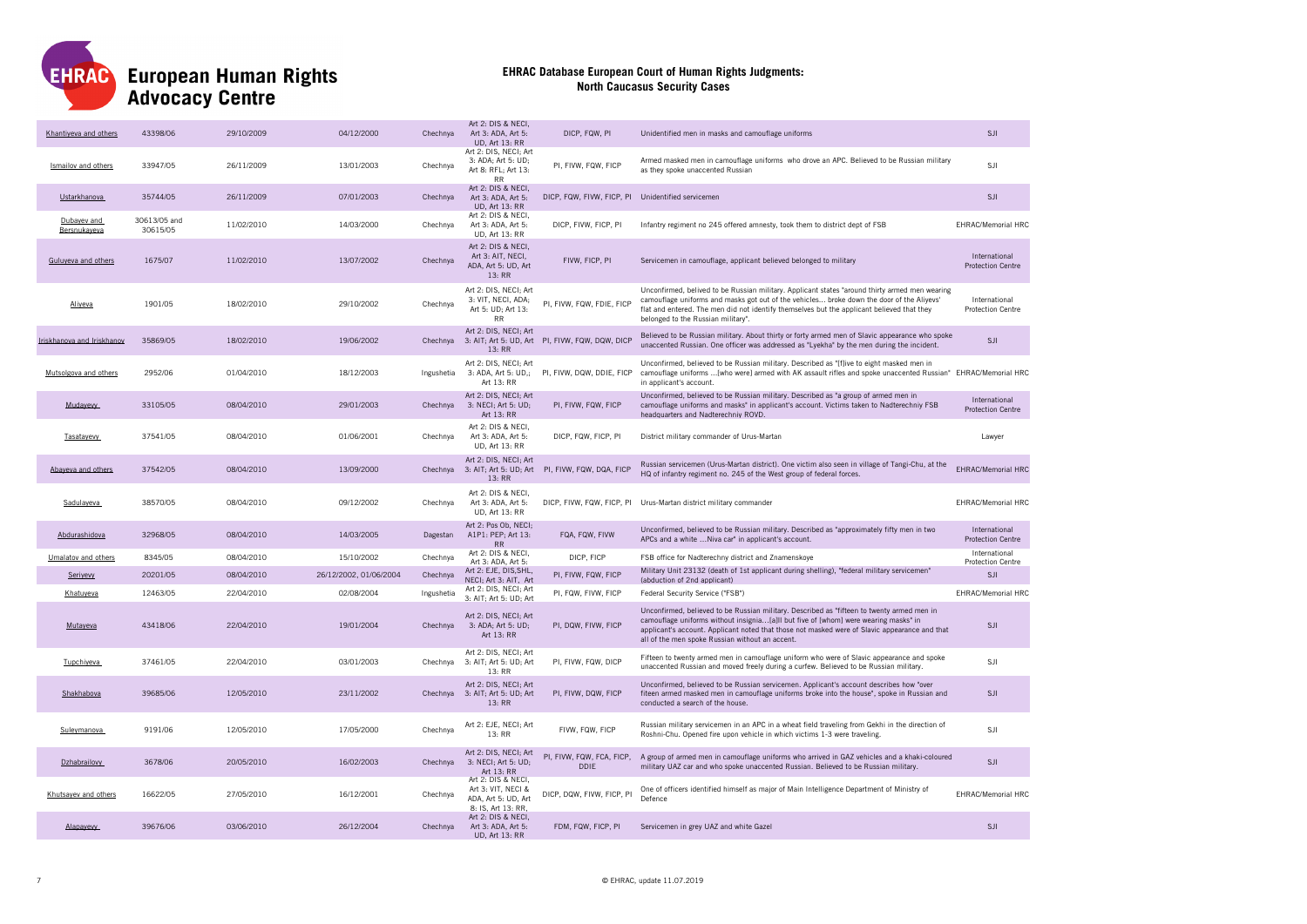

| Ilyasova                          | 26966/06                 | 10/06/2010 | 12/11/2002             | Chechnya   | Art 2: DIS & NECI,<br>Art 3: ADA, Art 5:<br>UD, Art 13: RR                     |                                                 | DICP, FIVW, DDIE, FICP, PI Applicant told that sons detained at Achkhoy-Martanovskiy District Dept of Interior                                                                                                                                       | EHRAC/Memorial HRC        |
|-----------------------------------|--------------------------|------------|------------------------|------------|--------------------------------------------------------------------------------|-------------------------------------------------|------------------------------------------------------------------------------------------------------------------------------------------------------------------------------------------------------------------------------------------------------|---------------------------|
| Vakaveva and others               | 2220/05                  | 10/06/2010 | 15/03/2001             | Chechnya   | Art 2: DIS & NECI,<br>Art 3: ADA, Art 5:<br><b>UD, Art 13: RR</b>              | DICP, DQW, PI                                   | Involvement of military personnel, possibly United Group Alignment                                                                                                                                                                                   | SJI                       |
| Tovsultanova                      | 26974/06                 | 17/06/2010 | 14/06/2004             | Ingushetia | Art 2: NECI                                                                    | PI, FIVW, FICP                                  | A group or armed masked men. Applicant did not witness apprehension in Sleptsovskaya but<br>saw victim being driven in a convoy of cars at high speed towards Chechen/Ingush border.                                                                 | Lawyer                    |
| Batayev and others                | 11354/05 and<br>32952/06 | 17/06/2010 | 8/01/2000 & 18/09/2000 | Chechnya   | Art2: DIS, NECI;<br>Art3: ADA; Art 5:<br>UD; Art 13: NECI                      | DICP, DQA, FQW, PI                              | Unidentified State Servicemen                                                                                                                                                                                                                        | Lawyer                    |
| Gelavevy                          | 20216/07                 | 15/07/2010 | 27/02/2000             | Chechnya   | Art 2: DIS, NECI; Art<br>5: UD; Art 13: RR                                     | 3: VIT, AIT, ADA; Art PI, DDIE, FIVW, DQW, FICP | Armed military servicemen, some of them masked, those not masked of Slavic appearance, who<br>spoke unaccented Russian. Victim taken to Oktyabrskiy ROVD.                                                                                            | SJI                       |
| Akhmatkhanovv                     | 20147/07                 | 22/07/2010 | 02/04/2003             | Chechnya   | Art 2: DIS, NECI; Art<br>3: AIT; Art 5: UD; Art<br>13: RR                      | PI, FIVW, FQW, FICP                             | Key suspicious event (a shooting) not seen by applicant, only heard. When passing the scene<br>shortly thereafter, applicant saw 4 APCs and about ten Russian military servicement with<br>camouflage uniforms bearing white stripes on the sleeves. | SJI                       |
| Benuyeva and others               | 8347/05                  | 22/07/2010 | 24/11/2002             | Chechnya   | Art 2: DIS & NECI,<br>Art 3: ADA, Art 5:<br>UD, Art 13: RR                     | DQA, DQW, DDIE, FICP, PI                        | Serviceman of military commander's office told applicant that vehicle relative was taken away in<br>belonged to the dept of interior of Urus-Martan District                                                                                         | SJI                       |
| Merzhuyeva and others             | 27315/06,<br>27449/06    | 07/10/2010 | 23/11/2003, 12/05/2002 | Chechnya   | Art 2: DIS, NECI; Art<br>3: AIT; Art 5: UD; Art<br>13: RR                      | PI. FIVW, DQW, FICP                             | Unconfirmed, believed to be Russian military                                                                                                                                                                                                         | Lawyer                    |
| Sadykov                           | 41840/02                 | 07/10/2010 | 05/03/2000             | Chechnya   | Art 3: AT & NECI,<br>A1P1: RP, Art 13:<br><b>RR</b>                            | DQW, DCA, PI, FICP                              | Servicemen at Oktyabrskiy VOVD                                                                                                                                                                                                                       | SJI                       |
| Sasita Israilova and others       | 35079/04                 | 28/10/2010 | 13/02/2003             | Chechnya   | Art 2: DIS & NECI,<br>Art 3: ADA, Art 5:<br><b>UD, Art 13: RR</b>              | DICP, PI, DQW                                   | Applicant had information that perpetrators were servicemen of regiment no. 531 of Russian<br>Ministry of Interior and under command of Mr Ruslan Amirov                                                                                             | <b>SJI</b>                |
| Amuveva and others                | 17321/06                 | 25/11/2010 | 07/02/2000             | Chechnya   | Art 2: EJE & NECI,<br>Art 13: RR                                               | DICP, DDIE, FICP, FIVW,<br>FQW, FICP            | Military servicemen of federal forces                                                                                                                                                                                                                | <b>EHRAC/Memorial HRC</b> |
| Abuveva and others                | 27065/05                 | 02/12/2010 | 04/02/2000             | Chechnya   | Art 2: EJE, NECI,<br>SHL; Art 13: RR                                           | PI, FIVW, DQW, DICP                             | Russian military                                                                                                                                                                                                                                     | <b>EHRAC/Memorial HRC</b> |
| Dzhabirailova and<br>Dzhabrailova | 15563/06                 | 02/12/2010 | 19/02/2003             | Chechnya   | Art 2: DIS, NECI, Art<br>3: AIT, NECI, ADA,<br>Art 5: UD, Art 13:<br><b>RR</b> | DQA, DIVW                                       | State servicemen who deployed UAZ vehicles                                                                                                                                                                                                           | SJI                       |
| Tumayeva and others               | 9960/05                  | 16/12/2010 | 19/09/2004             | Chechnya   | Art 2: DIS, NECI; Art<br>13: RR                                                | 3: AIT; Art 5: UD; Art PI, FIVW, FQW, FICP, FBR | Unconfirmed, believed to be Russian military. Described as "around fifteen to twenty armed<br>men in camouflage uniforms" in applicant's account.                                                                                                    | <b>SJI</b>                |
| Taymuskhanovy                     | 11528/07                 | 16/12/2010 | 30/12/2002             | Chechnya   | Art 2: DIS & NECI,<br>Art 3: ADA, Art 5:<br>UD, Art 13: RR                     | PI                                              | DICP, DQA, DQW, FIVW, FICP, Apprehended by special task force units of the Chechen Republic and Russian federal troops                                                                                                                               | SJI                       |
| Malika Dzhamayeva and<br>others   | 26980/06                 | 21/12/2010 | 16/09/2004             | Chechnya   | Art 2: DIS & NECI.<br>Art 3: ADA, Art 5:<br>UD, Art: 13: RR                    | DQW, FDM                                        | Military vehicles used                                                                                                                                                                                                                               | Lawyer                    |
| Udaveva and Yusupova              | 36542/05                 | 21/12/2010 | 17/10/2000             | Chechnya   | Art 2: NECI                                                                    | DDIE, FIVW, FICP, PI                            | Died from flying projectile coming from direction of Michurina settlement                                                                                                                                                                            | SJI                       |
| Gisayev                           | 14811/04                 | 20/01/2011 | 23/10/2003             | Chechnya   | Art 3: AT & NECI, Art<br>5: UD, Art 13: RR                                     | FQW, FIVW                                       | Possibly officers of ORB-2. under direct command of FSB                                                                                                                                                                                              | <b>EHRAC/Memorial HRC</b> |
| Dudarovy                          | 5382/07                  | 10/02/2011 | 18/11/2002             | Chechnya   | Art 2: DIS & NECI,<br>Art 3: ADA, Art 5:<br>UD, Art 13: RR                     | DICP, DQA, DQW, FICP                            | Servicemen in camouflage and masks driving an ARV and Ural truck                                                                                                                                                                                     | <b>SJI</b>                |
| Nasukhanovy                       | 1572/07                  | 10/02/2011 | 14/02/2002             | Chechnya   | Art 2: DIS & NECI,<br>Art 5: UD, Art 13:<br><b>RR</b>                          | DQA, FCA, FICP, PI                              | Head of local administration identified servicemen as belonging to United Group Alignment                                                                                                                                                            | <b>SJI</b>                |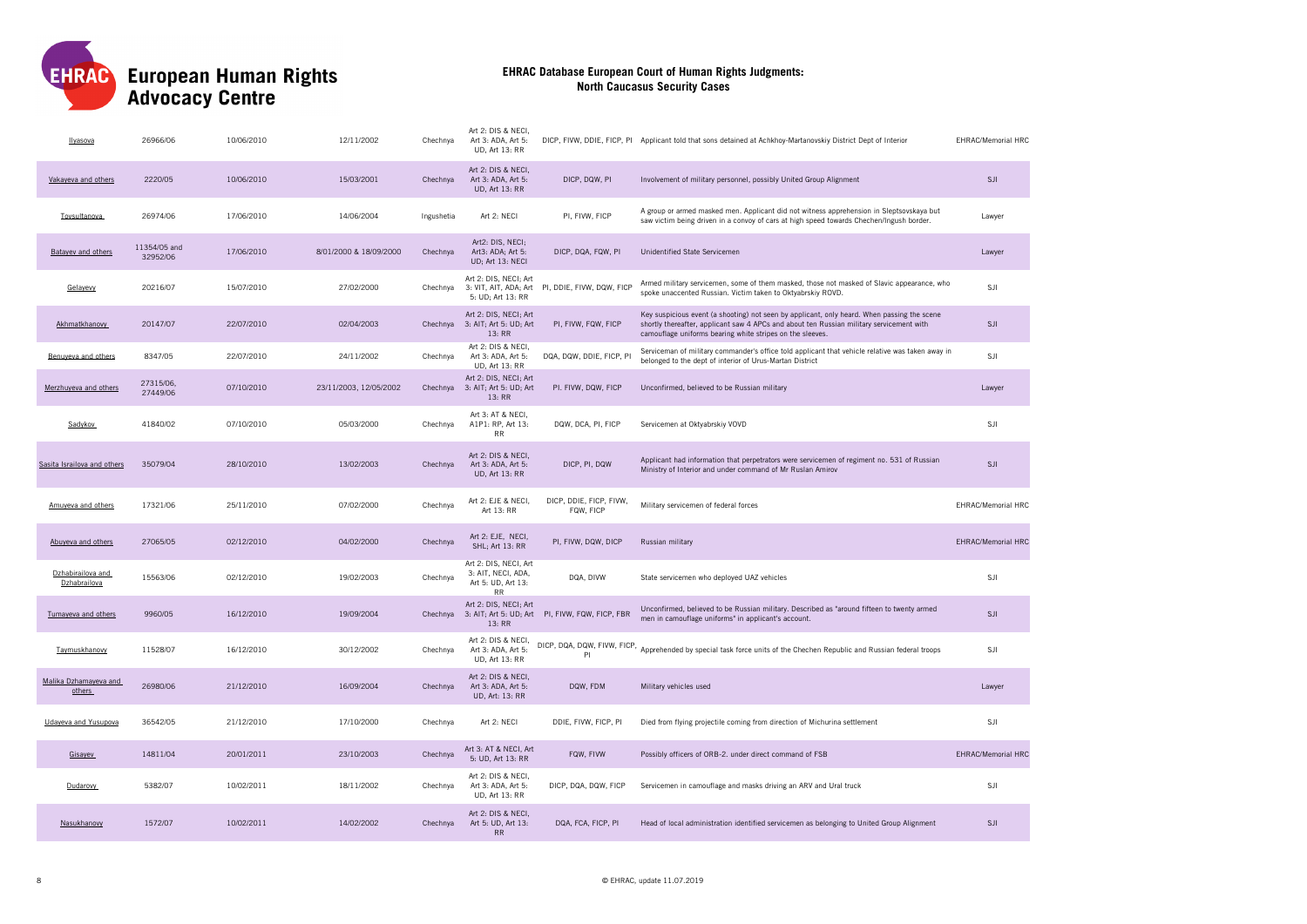European Human Rights<br>Advocacy Centre EHRAC

| Khakiyeva, Temergeriyeva<br>and others | 45081/06,<br>7820/07                                                    | 17/02/2011 | 20/08/2002, 27/12/2002    | Chechnya   | Art 2: DIS, NECI; Art<br>3: AIT; Art 5: UD; Art<br>13:RR                     | PI, FIVW, DQW, DQA, FICP                                                  | Unconfirmed, believed to be Russian servicemen due to: captors' speech in unaccented<br>Russian, Slavic appearance of captors. First victim taken to Oktyabrskiy district ROVD.                                                                                                                                                                                                                                                                                                                                          | SJI                                       |
|----------------------------------------|-------------------------------------------------------------------------|------------|---------------------------|------------|------------------------------------------------------------------------------|---------------------------------------------------------------------------|--------------------------------------------------------------------------------------------------------------------------------------------------------------------------------------------------------------------------------------------------------------------------------------------------------------------------------------------------------------------------------------------------------------------------------------------------------------------------------------------------------------------------|-------------------------------------------|
| Tsechoyev                              | 39358/05                                                                | 15/03/2011 | 23/10/1998                | Ingushetia | Art 2: NECI                                                                  | <b>FIVW</b>                                                               | North Caucasus Regional Department for the Fight Against Organised Crime ("the RUBOP")                                                                                                                                                                                                                                                                                                                                                                                                                                   | <b>EHRAC/Memorial HRC</b>                 |
| Esmukhambetov and<br>others            | 23445/03                                                                | 29/03/2011 | 12/09/1999                | Dagestan   | Art 2: SHL, NECI; Art<br>3: ADA; Art 8 and<br>A1P1: RH; Art 13:<br><b>RR</b> | PI, FCA, FICP                                                             | Two Russian military SU-25 planes (bombed village of Runnoye, apparently acting upon<br>intelligence that there were large concentrations of terrorist fighters and a training facility<br>located there)                                                                                                                                                                                                                                                                                                                | <b>EHRAC/Memorial HRC</b>                 |
| Murtazovy                              | 11564/07                                                                | 29/03/2011 | 18/10/2001                | Chechnya   | Art 2: DIS & NECI,<br>Art 3: ADA, Art 5:<br><b>UD, Art 13: RR</b>            | DICP, FIVW, FICP, PI                                                      | Armed men identified themselves as servicemen of FSB                                                                                                                                                                                                                                                                                                                                                                                                                                                                     | <b>SJI</b>                                |
| Mataveva and Dadaveva                  | 49076/06                                                                | 19/04/2011 | 08/06/2006                | Chechnya   | Art 2: DIS & NECI,<br>Art 3: ADA, Art 5:<br><b>UD, Art 13: RR</b>            |                                                                           | DICP, FIVW, FDIE, FICP, PI Victim not seen since summonsed to appear at Leninskiy district prosecutor's office                                                                                                                                                                                                                                                                                                                                                                                                           | <b>EHRAC/Memorial HRC</b>                 |
| Shokkarov and others                   | 41009/04                                                                | 03/05/2011 | 06/01/2003                | Ingushetia | Art 2: DIS. NECI: Art<br>3 ADA, NECI; Art 5:<br><b>UD</b>                    | PI, FIVW, DQW, FICP                                                       | Sunzhenskiy district department of the interior ("ROVD")                                                                                                                                                                                                                                                                                                                                                                                                                                                                 | International<br><b>Protection Centre</b> |
| Kerimova and others                    | 17170/04.<br>20792/04,<br>22448/04,<br>23360/04,<br>5681/05.<br>5684/05 | 03/05/2011 | 02/10/1999 and 19/10/1999 | Chechnya   | Art 2: SHL, ALR &<br>NECI, Art 8: DIAE,<br>A1P1: DIAE                        | DICP, FCA, DDIE, FICP, PI Federal military air forces                     |                                                                                                                                                                                                                                                                                                                                                                                                                                                                                                                          | Lawyer                                    |
| Khamzayev and others                   | 1503/02                                                                 | 03/05/2011 | 19/10/1999                | Chechnya   | Art 2: ALR & NECI.<br><b>DIAE</b>                                            | Art 8: DIAE, A1P1: DICP, DDIE, FIVW, FICP, DAC Attack by federal aircraft |                                                                                                                                                                                                                                                                                                                                                                                                                                                                                                                          | Lawver                                    |
| Maayevy                                | 7964/07                                                                 | 24/05/2011 | 10/03/2003                | Chechnya   | Art 2: DIS & NECI,<br>Art 3: ADA, Art 5:                                     | DICP, DDIE, DQW, FIVW,<br>FDM, FICP, PI                                   | Armed men wearing masks and camouflage uniform who had arrived in UAZ and APC vehicles                                                                                                                                                                                                                                                                                                                                                                                                                                   | EHRAC/Memorial HRC                        |
| Malika Alikhadzhiveva                  | 37193/08                                                                | 24/05/2011 | 20/04/2005                | Chechnya   | Art 2: DIS & NECI,<br>Art 3: ADA, Art 5:<br><b>UD, Art 13: RR</b>            | DICP, FDM, FIVW, FICP, PI                                                 | Kidnapped at checkpoint by servicemen, who when stopping others, had identified themselves<br>as FSB                                                                                                                                                                                                                                                                                                                                                                                                                     | <b>EHRAC/Memorial HRC</b>                 |
| Khambulatova                           | 33488/04                                                                | 03/06/2011 | 18/03/2004                | Chechnva   | Art 2: NECI, Art 3:<br>VIT                                                   | DICP, FIVW, FICP, PI                                                      | Servicemen of Naurskiy OVD                                                                                                                                                                                                                                                                                                                                                                                                                                                                                               | <b>EHRAC/Memorial HRC</b>                 |
| Gerasiyev and others                   | 28566/07                                                                | 07/06/2011 | 05/02/2000                | Chechnya   | Art 2: DIS & NECI.<br>Art 3: ADA, Art 5:<br><b>UD. Art 13: RR</b>            | DICP, DQW, FICP, PI                                                       | Federal forces took him away in vehicle later allegedly seen in courtyard of Achkhoy-Martan<br>military commander's office                                                                                                                                                                                                                                                                                                                                                                                               | Lawyer                                    |
| Vitayeva and others                    | 27459/07                                                                | 07/06/2011 | 27/03/2004                | Chechnya   | Art 2: DIS, NECI; Art<br>3: ADA; Art 5: UD;<br>Art 13: RR                    | PI, FIVW, FQW, DQW, FICP                                                  | Unconfirmed, believed to be a mixture of Russian and Chechen military servicemen. Described<br>as "about ten armed masked men", "fairly short" in height and "wearing camouflage-coloured<br>jackets and black trousers as well as green camouflage outfits." One spoke unaccented Russian,<br>all others spoke Russian with an accent. Vehicles matching description of those at scene of<br>disappearance passed military checkpoint at Khankala and ignored soldiers' efforts to stop<br>them                         | SJI                                       |
| Kosumova and others                    | 27441/07                                                                | 07/06/2011 | 21/11/2002                | Chechnya   | Art 2: DIS, NECI; Art<br>3: ADA; Art 5: UD;<br>Art 13: RR                    | PI, FIVW, FQW, DDIE, DICP                                                 | Unconfirmed, believed to be Russian military. Wore spotted camouflage uniforms, spoke<br>unaccented Russian and were of Slavic appearance. Ural trucks and APCs seen at time of<br>disappearance.                                                                                                                                                                                                                                                                                                                        | SJI                                       |
| Movsayevy                              | 20303/07                                                                | 14/06/2011 | 24/02/2006                | Chechnya   | Art 2: NECI                                                                  | PI, FIVW, FQW, FICP                                                       | Unconfirmed. Described as "two men in uniform, who had gotten out of [two cars]" in<br>applicant's account. Approached victim's car (in which applicant was also traveling), took him<br>out at gunpoint to the cars . In applicant's account there were seven or eight armed men" in the<br>cars, "two or three were in spotted camouflage uniforms, the rest were in black ones. None of<br>them were wearing masks. Some of them were of Slavic appearance. Circumstances of<br>disapperance undisputed by Government | SJI                                       |
| Nakavev                                | 29846/05                                                                | 21/06/2011 | 04/12/1999                | Chechnva   | Art 2: NECI                                                                  | FQW                                                                       | Russian federal forces                                                                                                                                                                                                                                                                                                                                                                                                                                                                                                   | <b>Lawver</b>                             |
| Isavev and others                      | 43368/04                                                                | 21/06/2011 | 09/05/2004                | Chechnva   | Art 2: ITD & NECI,<br>Art 3: VT & NECI, Art<br>13: RR                        | PI                                                                        | DICP, FCA, FQW, FIVW, FICP, Held at Urus-Martan Division of FSB and later transferred to temporary detention facility of<br>ROVD                                                                                                                                                                                                                                                                                                                                                                                         | <b>EHRAC/Memorial HRC</b>                 |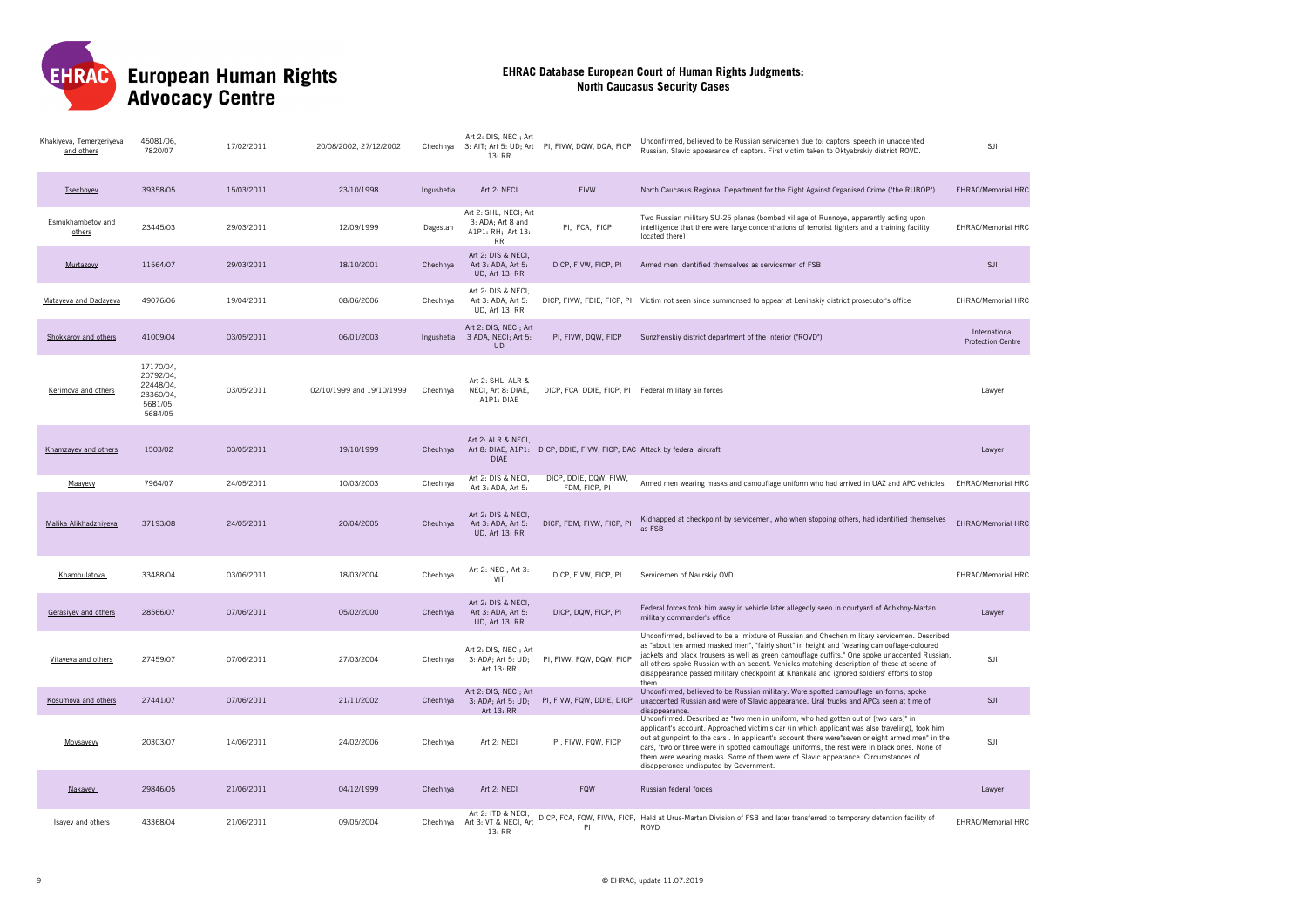

| Giriveva and others     | 17879/08 | 21/06/2011 | 09/01/2002             | Chechnya              | Art 2: DIS. NECI: Art<br>3: ADA; Art 5: UD;<br>Art 13: RR              | PI, FIVW, FQW, DICP                                                                 | Unconfirmed, believed to be Russian military. A large group of armend servicemen, some<br>masked, those not masked of Slavic appearance, spoke unaccented Russian, UAVs seen at<br>scene of disappearance. Village of Avtury under full control of Russian military at material time.                                              | S.II                         |
|-------------------------|----------|------------|------------------------|-----------------------|------------------------------------------------------------------------|-------------------------------------------------------------------------------------|------------------------------------------------------------------------------------------------------------------------------------------------------------------------------------------------------------------------------------------------------------------------------------------------------------------------------------|------------------------------|
| Makharbiyeva and others | 26595/08 | 21/06/2011 | 24/03/2001             | Chechnya              | Art 2: DIS, NECI; Art<br>3: ADA; Art 5: UD;<br>Art 13:RR               | PI, FIVW, DQW, FQW, DICP                                                            | OMON from Yaroslavl region (manning a checkpoint between the town of Urus Martan and the<br>village of Gekhi)                                                                                                                                                                                                                      | SJI                          |
| Velkhiyev and others    | 34085/06 | 05/07/2011 | 20/07/2004             | Ingushetia            | Art 2: DIS & NECI,<br>Art 3: AT & VT &<br>NECI, Art 5: UD              | PI, FQW, FICP                                                                       | Organised Crime Unit at Ministry of Interior of Ingushetia                                                                                                                                                                                                                                                                         | <b>EHRAC/Memorial HRC</b>    |
| Khashuyeva              | 25553/07 | 19/07/2011 | 01/08/2003             | Chechnya              | Art 2: EJE & NECI,<br>Art 13: RR                                       | DQW, FIVW, FICP, PI                                                                 | Military servicemen in camouflage unifrms and masks, under command of head of Shali<br>adminstration                                                                                                                                                                                                                               | Committee Against<br>Torture |
| Gubivey                 | 29309/03 | 19/07/2011 | 18/07/2000             | Chechnya              | A1P1: DIAE                                                             | n/a                                                                                 | Russian Ministry of Interior                                                                                                                                                                                                                                                                                                       | Lawyer                       |
| Beksultanova            | 31564/07 | 27/09/2011 | 02/10/2004             | Chechnya              | Art 2: DIS & NECI,<br>Art 3: ADA, Art 5:<br><b>UD, Art 13: RR</b>      | DICP, DQA, FICP                                                                     | Vehicle in which he had been placed by abductors later stationed outside Achkhoy-Martin<br>Department of Interior                                                                                                                                                                                                                  | SJI                          |
| Tashukhadzhiyev         | 33251/04 | 25/10/2011 | 09/02/1996             | Chechnva              | Art 2: NECI: Art 5:<br>AD; Art 13: RR                                  | PI. FICP                                                                            | "A military intelligence group from military unit no. 74814" (government's description- taken<br>from brief information submitted to the Court in lieu of any actual documents from the<br>investigation file (para 12))                                                                                                           | Lawver                       |
| Sambiyeva               | 20205/07 | 08/11/2011 | 13/08/2003             | Chechnya              | Art 2: DIS, NECI; Art<br>3: AIT; Art 5: UD; Art<br>13: RR              | PI, FIVW, FQW, FICP                                                                 | Military Unit 28337-A, manning a checkpoint at Tevzan (AKA Kirov-Yurt) checkpoint (Vedeno<br>district)                                                                                                                                                                                                                             | SJI                          |
| A. A.                   | 49097/08 | 17/01/2012 | 23/04/2006             | Dagestan              | Art 3: AIT & NECI                                                      | DICP, FQW, LI, PI                                                                   | <b>RUBOP</b>                                                                                                                                                                                                                                                                                                                       |                              |
| Edilova                 | 14662/07 | 28/02/2012 | 26/08/2001             | Chechnya              | Art 2: DIS, NECI; Art<br>3: AIT; Art 5: UD; Art<br>13: RR              | DICP, DQW, PI                                                                       | Unconfirmed, believed to be Russian federal servicemen (armed, wore camouflage uniforms)                                                                                                                                                                                                                                           | Lawver                       |
| Khamzatov               | 31682/07 | 28/02/2012 | 23/10/2001             | Chechnya              | Art 2: EJE; NECI; Art<br>13: RR                                        | DQW, FQW, DDIE, FDIE,<br>FIVW, FCA                                                  | Described as "servicemen of one of the military bases of the United Group Alliance" in<br>Government's account. Investigation file states that they belonged to 205th Brigade. The<br>servicemen opened fire upon a civilian vehicle (without provocation in applicant's account<br>though this is contested), killing the victim. | Lawyer                       |
| Inderbiyeva             | 56765/08 | 27/03/2012 | Early 2000, 10/01/2001 | Chechnya              | 13:RR                                                                  | F/DCA                                                                               | Art 2:UnK, NECI, Art F/DQA, F/DQW, FVIW, F/DCIP, Three unidentified servicemen                                                                                                                                                                                                                                                     | Lawyer                       |
| Kadirova                | 5432/07  | 27/03/2012 | 07/11/2001             | Chechnya              | Art 2: DIS, NECI; Art<br>3:ADA; Art 5: UD;<br>Art 13: RR               | F/DQW, FIVW, PI, F/DDIE,<br>F/DICP                                                  | Unidentified men, presumed soldiers. Presumably serving under G.N.                                                                                                                                                                                                                                                                 | <b>SJI</b>                   |
| Akhmadova               | 25548/07 | 03/04/2012 | 19/11/2004             | Chechnya              | Art 2: UnK, NECI;<br>Art 13: RR                                        | PI                                                                                  | F/DQA, F/DQW, FIVW, F/DCIP, Police officers of the OMON (special task unit) - unconfirmed, although no evidence to the<br>contrary provided.                                                                                                                                                                                       | Lawyer                       |
| Estamirova              | 27365/07 | 17/04/2012 | 05/01/2001             | Chechnya              | Art 2: NECI;<br>Art13:RR                                               | F/DQW, F/DCIP, F/DBR, PI                                                            | A military convoy moving in the vicinity of the corner of Gudermesskaya Street and Stepnoy<br>Lane in Argun - specific individuals not identified                                                                                                                                                                                  | SJI                          |
| Shafiyeva               | 49379/09 | 03/05/2012 | 08/09/2009             | Dagestan              | Art 2: NECI                                                            | on information received                                                             | F/DICP, PI, failure to follow-up Masked men in camoflague uniforms                                                                                                                                                                                                                                                                 | EHRAC/Memorial HRC           |
| Damayev                 | 36150/04 | 29/05/2012 | 08/04/2004             | Chechnya              | Art2: UnK, SHL<br><b>NECI</b>                                          | F/DQA, FDQW, FIVW                                                                   | Four SU-25 airplanes (counter terrorism)                                                                                                                                                                                                                                                                                           | Memorial HRC                 |
| Umarovy                 | 2546/08  | 12/06/2012 | 28/4/2007-15/5/2007    | Dagestan/<br>Chechnya | Art2: DIS, UnK<br>NECI; Art3: ADA;<br>Art5: UD;<br>Art13:NECI          | FDQA, FDQW, FIVW, PI                                                                | Department for the Fight Against Organised Crime (the UBOP), unidentified state agents                                                                                                                                                                                                                                             | EHRAC/Memorial HRC           |
| Umayevy                 | 47354/07 | 12/06/2012 | 14/07/2006             | Chechnya              | Art2: DIS, UnK<br>NECI; Art3: ADA;<br>Art5: UD:<br>Art13:NECI          | FDQA, FDQW, FIVW                                                                    | Vostok Russian Military Battalion of the Main Intelligence Service ("the GRU") called<br>"Yamadayevtsy"                                                                                                                                                                                                                            | SJI                          |
| llaveva                 | 27504/07 | 10/07/2012 | 04/07/2004             | Chechnya              | Art2: DIS, UnK,<br>NECI; Art3: ADA;<br>Art5: UD; Art13:<br>NECI        | F/DQW, FIVW, PI, failure to<br>inform applicants about<br>progress of investigation | Masked men in camoflague uniforms driving APCs                                                                                                                                                                                                                                                                                     | SJI                          |
| Vakhayeva               | 27368/07 | 10/07/2012 | 05/10/2001             | Chechnya              | Art2: DIS. UnK.<br>NECI; Art3: ADA;<br>Art5: UD; Art13:<br><b>NECI</b> | F/DQW, FIVW, F/DDIE, PI                                                             | Russian servicemen at a military checkpoint                                                                                                                                                                                                                                                                                        | SJI                          |
| Umarova                 | 25654/08 | 31/07/2012 | 29/07/2001             | Dagestan              | Art2: DIS, UnK,<br>NECI; Art3: ADA;<br>Art5: UD; Art13:<br>NFCI        | FIVW, F/DDIE, PI                                                                    | Between 20 and 25 men in camouflage uniforms; some wearing Slavic masks; alleged by FSB<br>to be members of 58th Russian army                                                                                                                                                                                                      | Lawyer                       |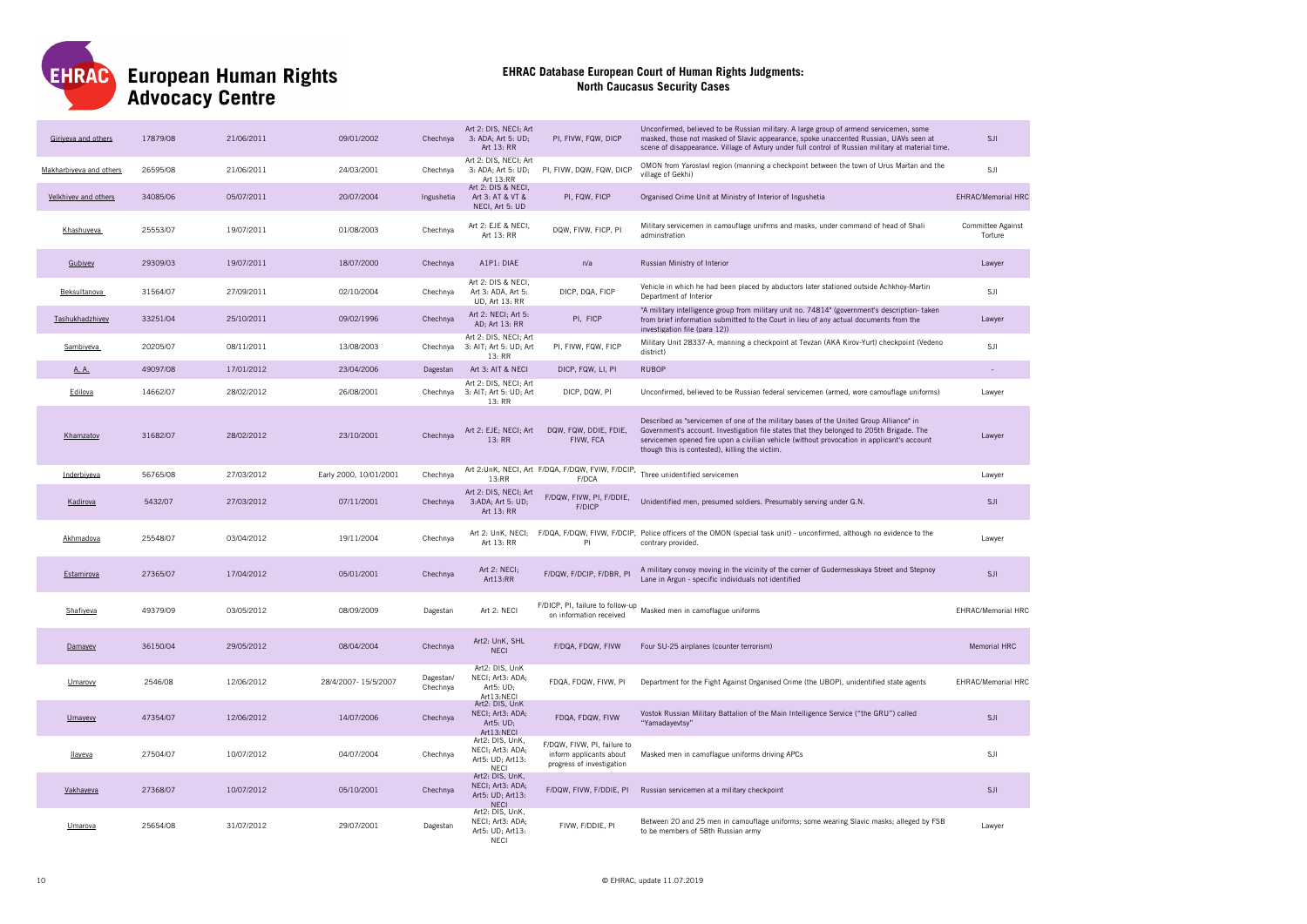

| Tangiyev               | 27610/05                                                                                                                                                             | 11/12/2012 | 14/04/2003                                                         | Chechnva   | Art3: AT/AIT, NECI;<br>Art6: Unfair trial                                          | F/DCA, F/DQW             | ORB                                                                                                                                                                                                                                                                                                                                                                                                                                                                                                                                                                            | <b>SJI</b>                          |
|------------------------|----------------------------------------------------------------------------------------------------------------------------------------------------------------------|------------|--------------------------------------------------------------------|------------|------------------------------------------------------------------------------------|--------------------------|--------------------------------------------------------------------------------------------------------------------------------------------------------------------------------------------------------------------------------------------------------------------------------------------------------------------------------------------------------------------------------------------------------------------------------------------------------------------------------------------------------------------------------------------------------------------------------|-------------------------------------|
| Alpatu Israilova       | 15438/05                                                                                                                                                             | 18/12/2012 | 19/10/2004                                                         | Dagestan   | Art2: DIS, NECI;<br>Art3: ADA; Art5: UD;<br>Art8: RH; IS; Art13:<br><b>NFCI</b>    | F/DDIE, PI               | Servicemen of the Khasavyurt ROVD and servicemen of the Gudermes (Chechnya) ROVD,<br>accompanied by men in camouflage uniforms. Driving one UAZ vehicle and two Zhiguli cars                                                                                                                                                                                                                                                                                                                                                                                                   | Lawyer                              |
| Aslakhanova and others | $(1)$ 2944/06,<br>$(2)$ 332/08<br>(3) 42509/10<br>(4) 50184/07                                                                                                       | 18/12/2012 | $(1)$ 10/03/02<br>$(2)$ 23/10/02<br>$(3)$ 25/10/02<br>(4) 01/07/04 | Chechnya   | Art2: DIS, NECI;<br>Art3: ADA, AT/AIT,<br>VT/IT; Art 5: UD; Art<br>13: NECI: Art46 | F/DQW, PI, F/DCA         | Armed men in military uniform driving APCs/UAZ vehicles; some wearing masks and carrying<br>automatic weapons;                                                                                                                                                                                                                                                                                                                                                                                                                                                                 | SJI/Astreya, Lawyer                 |
| Miltavev               | 8455/06                                                                                                                                                              | 15/01/2013 | 27/07/2001                                                         | Chechnya   | A1P1: SHL, DIAE                                                                    | n/a                      | A tank convoy that was involved in a skirmish with an armed militia group                                                                                                                                                                                                                                                                                                                                                                                                                                                                                                      | Lawyer                              |
| Suleymanov             | 32501/11                                                                                                                                                             | 22/01/2013 | 09/05/2011                                                         | Chechnya   | Art3: NECI                                                                         |                          | F/IVW, F/DQW, F/DDIE, LI Armed men in black uniforms in civilian cars (allegedly Staropromyslovskiy ROVD officers)                                                                                                                                                                                                                                                                                                                                                                                                                                                             | <b>EHRAC/Memorial HRC</b>           |
| Avkhadova              | 47215/07                                                                                                                                                             | 14/03/2013 | 24/04/2001                                                         | Chechnya   | Art2: DIS. NECI:<br>Art3: ADA; Art5: UD;<br>Art13: NECI                            | F/DICP, F/DQW, PI        | Several men armed with submachineguns; wearing camouflage uniform; camouflage uniforms of<br>the men who entered the house were 'new', whilst uniforms of the men who waited outside were EHRAC/Memorial HRC<br>'very dirty'; driving 2 APCs whose registration plates were obscured by mud                                                                                                                                                                                                                                                                                    |                                     |
| Askhabova              | 54765/09                                                                                                                                                             | 18/04/2013 | 05/08/2009                                                         | Chechnya   | Art2: DIS, NECI;<br>Art3: ADA; Art5: UD;<br>Art 13: NECI                           | F/DQW, F/IVW, LI, PI     | Armed Chechen men in masks and military camouflage; driving VAZ-Priora cars; one man<br>ostensibly identified himself as a member of the FSB.                                                                                                                                                                                                                                                                                                                                                                                                                                  | <b>EHRAC/Memorial HRC</b>           |
| Maskhadova             | 18071/05                                                                                                                                                             | 06/06/2013 | 08/03/2005                                                         | Chechnya   | Art8: Failure to<br>return body                                                    | n/a                      | FSB                                                                                                                                                                                                                                                                                                                                                                                                                                                                                                                                                                            | Interights                          |
| Turluyeva              | 63638/09                                                                                                                                                             | 20/06/2013 | 21/09/2009                                                         | Chechnya   | Art2: DIS, Failure to<br>protect, NECI; Art3:<br>ADA; Art5: UD; Art<br>13: NECI    | F/DICP, F/DQW, LI        | Members of the Urus-Martan ROVD/the External Guards Regiment of the Ministry of the Interior<br>of Chechnya                                                                                                                                                                                                                                                                                                                                                                                                                                                                    | EHRAC/Memorial HRC                  |
| Baysultanova           | 7461/08                                                                                                                                                              | 04/07/2013 | 07/05/2000                                                         | Chechnya   | Art2: DIS, NECI;<br>Art3: ADA; Art5: UD;<br>Art13: NECI                            | F/DICP, F/DQA, F/DQW, PI | Ten men wearing green Russian federal forces uniforms; armed with assault rifles; some spoke<br>Chechen; no military vehicles                                                                                                                                                                                                                                                                                                                                                                                                                                                  | SJI                                 |
| Taziyeva               | 50757/06                                                                                                                                                             | 18/07/2013 | 27/12/2005                                                         | Ingushetia | Art8: RH. IS                                                                       |                          | 100 armed men in black masks and military uniform; APCs, 6 or 7 minibuses                                                                                                                                                                                                                                                                                                                                                                                                                                                                                                      | Lawyers                             |
| Kaykharova and others  | $(1)$ 11554/07<br>(2) 56745/08<br>(3) 61274/09<br>(4) 7862/08                                                                                                        | 01/08/2013 | $(1)$ 20/12/02<br>(2) 02/02/00<br>$(3)$ 03/06/00<br>(4) 23/02/00   | Chechnya   | Art2: DIS. UnK.<br>NECI; Art3: ADA;<br>Art5: UD; Art13:<br><b>NECI</b>             | F/IVW, PI                | (1) Men in camouflage uniform wearing masks and black hats (probably ROVD);<br>(2) Armed servicemen in APCs and Infantry Fighting Vehicles, later detained by military unit<br>69771.<br>(3) Servicemen driving APCs, a Ural Truck and a UAZ vehicle;<br>(4) Servicemen staffing a checkpoint.                                                                                                                                                                                                                                                                                 | Lawyer, SJI                         |
| Saidova                | 51432/09                                                                                                                                                             | 01/08/2013 | 10/08/2002                                                         | Chechnya   | Art2: NECI                                                                         | F/DQW,PI                 | Fifteen to twenty armed men in masks and camouflage uniform; speaking Russian and<br>Chechen; driving a UAZ vehicle                                                                                                                                                                                                                                                                                                                                                                                                                                                            | Lawyer                              |
| Abdulkhanov            | 22782/06                                                                                                                                                             | 03/10/2013 | 17/02/00-20/02/00                                                  | Chechnya   | MILE: UTIN, ONL.<br>NECI; Art13: NECI,                                             | No investigation         | Russian air forces                                                                                                                                                                                                                                                                                                                                                                                                                                                                                                                                                             | Lawyer                              |
| Arapkhanovy            | 2215/05                                                                                                                                                              | 03/10/2013 | 20/07/2004                                                         | Ingushetia | MILE: UTIN, IVEUI;<br>Art3: VT/VIT, NECI;<br>$40$ DLI 10 $A+12$                    | F/DICP, F/DQW, F/DBR     | Armed men wearing camouflage uniform; one man dressed in civilian clothing who identified<br>himself as an FSB investigator                                                                                                                                                                                                                                                                                                                                                                                                                                                    | <b>SJI</b>                          |
| Gakayeva and others    | (1) 51534/08<br>(2) 25518/10<br>$(3)$ 28779/10<br>$(4)$ 33175/10<br>$(5)$ 4401/10<br>(6) 47393/10<br>$(7)$ 54753/10<br>(8) 58131/10<br>(9) 62207/10<br>(10) 73784/10 | 10/10/2013 | Various dates between 2000-<br>2005                                | Chechnya   | Art2: UnK. DIS:<br>Art3: ADA, Art5: UD;<br>A1P1: DIAE                              | F/DQW, PI                | (1) Shali ROVD, Shali FSB,<br>(2) Men in military uniform;<br>(3) Federal forces from 71st Regiment Ministry of Defence, 46th Brigade Ministry of the Interior<br>conducting a sweeping operation;<br>(4) Federal forces;<br>(5) "Military servicemen";<br>(6) Masked, armed servicemen in Ural lorry and NIVA car;<br>(7) Masked, armed servicement in UAZ vehicles;<br>(8) Armed men in camouflage uniforms driving an APC;<br>(9) Russian-speaking military servicemen wearing camouflage uniforms and bandanas;<br>(10) Five or six military servicemen wearing camouflage | Lawyer, SJI, Memorial<br><b>HRC</b> |
| Yandivey and others    | $(1)$ 34541/06<br>(2) 1578/07<br>$(3)$ 43811/06                                                                                                                      | 10/10/2013 | $(1)$ 16/03/04<br>$(2)$ 05/12/04<br>$(3)$ 29/10/02                 | Ingushetia | Art2: DIS, NECI: Art<br>3: ADA; Art5: UD                                           | F/DDIE                   | (1) Men wearing camouflage and masks; driving all-terrain vehicle with no licence plate and<br>tinted windows:<br>(2) Russian-speaking men wearing camouflage, masks and helmets with integrated<br>microphones; driving white minivans (probably FSB);<br>(3) Masked men wearing camouflage; speaking unaccented Russian; driving a vehicle with<br>Chechen registration number                                                                                                                                                                                               | EHRAC/Memorial<br>HRC, SJI          |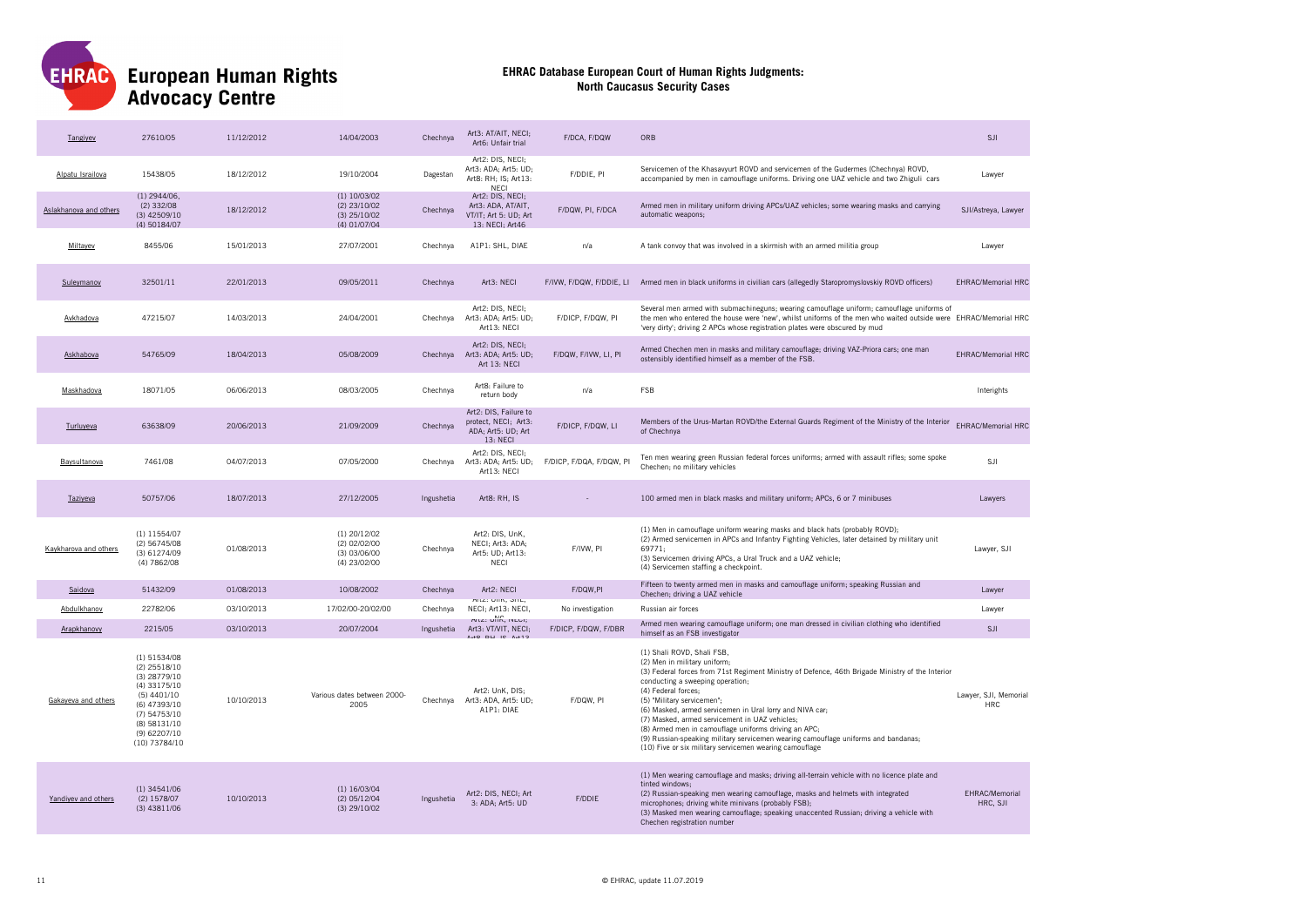

| Dovletukavev           | $(1)$ 7821/07<br>(2) 10937/10<br>$(3)$ 14046/10<br>(4) 32782/10                                                                                                                                                                                                                                                                                 | 24/10/2013 | $(1)$ 09/01/04<br>(2) 30/12/02<br>$(3)$ 20/01/01<br>(4) 13/02/01                                                                                                                                                                                                                                                                                          | Chechnya                      | Art2: UnK. NECI:<br>Art3: ADA; Art5: UD;<br>Art13: NECI              | F/DQW, PI                               | (1) Armed men wearing masks and camouflage; equipped with military radios;<br>(2) Armed men in camouflage driving APCs and Ural lorries;<br>(3) Armed men in camouflage driving an APC;<br>(4) Thirty armed men in camouflage driving an armoured Ural lorry whose numberplate was<br>concealed by mud                                                                                                                                                                                                                                                                                                                                                                                                                                                                                                                                                                                                                                                                                                                                                                                                                                                                                                                                                                                                                                                                                                                       | SJI, Lawyers                                                |
|------------------------|-------------------------------------------------------------------------------------------------------------------------------------------------------------------------------------------------------------------------------------------------------------------------------------------------------------------------------------------------|------------|-----------------------------------------------------------------------------------------------------------------------------------------------------------------------------------------------------------------------------------------------------------------------------------------------------------------------------------------------------------|-------------------------------|----------------------------------------------------------------------|-----------------------------------------|------------------------------------------------------------------------------------------------------------------------------------------------------------------------------------------------------------------------------------------------------------------------------------------------------------------------------------------------------------------------------------------------------------------------------------------------------------------------------------------------------------------------------------------------------------------------------------------------------------------------------------------------------------------------------------------------------------------------------------------------------------------------------------------------------------------------------------------------------------------------------------------------------------------------------------------------------------------------------------------------------------------------------------------------------------------------------------------------------------------------------------------------------------------------------------------------------------------------------------------------------------------------------------------------------------------------------------------------------------------------------------------------------------------------------|-------------------------------------------------------------|
| Toybulatova and others | $(1)$ 26960/06<br>(2) 27926/06<br>$(3)$ 6371/09<br>$(4)$ 6382/09                                                                                                                                                                                                                                                                                | 31/10/2013 | $(1)$ 09/12/01<br>(2) 09/12/01<br>(3) 09/12/01<br>(4) 09/04/06                                                                                                                                                                                                                                                                                            | Chechnya                      | Art2: DIS. NECI:<br>Art3: ADA; Art5: UD;<br>Art13: NECI              | F/DQW, PI                               | (1)-(3) "Well-built" men with spherical helmets and portable radios; driving APCs and UAZ cars;<br>(4) Armed men wearing camouflage, driving cars with tinted windows and registration plate that<br>belonged to a police unit                                                                                                                                                                                                                                                                                                                                                                                                                                                                                                                                                                                                                                                                                                                                                                                                                                                                                                                                                                                                                                                                                                                                                                                               | EHRAC/Memorial<br>HRC, Lawyer                               |
| Bopayeva               | 40799/06                                                                                                                                                                                                                                                                                                                                        | 07/11/2013 | 17/04/2000                                                                                                                                                                                                                                                                                                                                                | Chechnya                      | Art2: DIS. NECI:<br>Art3: ADA, Art5: UD;<br>Art13: NECI              | F/DQW, LI                               | Police officers from Oktyabrskiy VOVD                                                                                                                                                                                                                                                                                                                                                                                                                                                                                                                                                                                                                                                                                                                                                                                                                                                                                                                                                                                                                                                                                                                                                                                                                                                                                                                                                                                        | SJI/Astreya                                                 |
| Abdulaveva             | 38552/05                                                                                                                                                                                                                                                                                                                                        | 06/01/2014 | 14/01/2005                                                                                                                                                                                                                                                                                                                                                | Chechnya                      | Art8: Failure to<br>return body                                      | n/a                                     | Federal armed forces, including aerial units                                                                                                                                                                                                                                                                                                                                                                                                                                                                                                                                                                                                                                                                                                                                                                                                                                                                                                                                                                                                                                                                                                                                                                                                                                                                                                                                                                                 | SJI, Lawyers                                                |
| Pitsayeva and others   | (1) 53036/08<br>$(2)$ 61785/08<br>(3)8594/09<br>(4) 24708/09<br>(5) 30327/09<br>$(6)$ 36965/09<br>(7) 61258/09<br>(8) 63608/09<br>(9) 67322/09<br>$(10)$ 4334/10<br>$(11)$ 4345/10<br>(12) 11873/10<br>$(13)$ 25515/10<br>(14) 30592/10<br>(15) 32797/10<br>(16) 33944/10<br>$(17)$ 36141/10<br>(18) 52446/10<br>(19) 62244/10<br>(20) 66420/10 | 09/01/2014 | $(1)$ 14/11/02<br>$(2)$ 06/06/03<br>$(3)$ 17/03/06<br>$(4)$ 05/11/02<br>(5) 30/07/02<br>(6) 27/09/02<br>(7) 08/09/04<br>(8) 14/02/02<br>$(9)$ 04/11/02<br>$(10)$ $11/08/03$<br>(11) 09/03/06<br>(12) 28/10/02<br>(13) 04/11/01<br>$(14)$ 24/04/01<br>(15) 09/07/01<br>(16) 15/06/02<br>(17) 04/11/01<br>$(18)$ 26/05/01<br>(19) 25/02/04<br>(20) 16/04/00 | Chechnya                      | Art2: DIS. NECI:<br>Art3: ADA; Art5: UD;<br>Art13: NECI              | F/DQW, F/IVW, PI                        | (1) Armed men wearing camouflage uniforms and masks, driving APCs and UAZs<br>(2) Thirty men of Slavic appearance, wearing camouflage and using portable radios<br>(3) Armed men wearing military uniforms, caps, helmets and shields<br>(4) Masked men in camouflage uniform<br>(5) Men carrying pistols, shields and machine guns dressed in camouflage<br>(6) Masked men carrying shields, wearing camouflage and bullet-proof vests<br>(7) Camouflaged men armed with short-barelled machine guns, driving vehicles with tinted<br>windows;<br>(8) Armed, camouflaged men driving APCs and Ural lorries<br>(9) Twelve masked men in camouflage driving a minivan<br>(10) Masked men wearing camouflage driving APCs, UAZs and Ural lorries<br>(11) Armed, masked, camouflaged men with radios. Some weapons equipped with silencers<br>(12) Camouflaged men: some wearing helmets others wearing masks<br>(13) Masked men in camouflage, carrying torches (identified as FSB agents)<br>(14) Armed men in military vehicles<br>(15) Masked men in camouflage with torches; driving APCs<br>(16) Armed, masked men in an APC without registration plate<br>(17) Masked men in camouflage driving an APC<br>(18) Armed, masked men driving an APC without registration plate<br>(19) Men driving APCs of Slavic and Asian appearance<br>(20) Thirty camouflaged men with short barelled machine guns driving APCs and UAZs | EHRAC, SJI, Lawvers.<br><b>Committee Against</b><br>Torture |
| Akhmatov and others    | $(1)$ 38828/10<br>$(2)$ 2543/11<br>$(3)$ 2650/11<br>$(4)$ 2685/11<br>$(5)$ 7409/11<br>$(6)$ 14321/11<br>$(7)$ 26277/11                                                                                                                                                                                                                          | 16/01/2014 | $(1)$ 06/01/05<br>$(2)$ 16/07/03<br>(3) 04/01/03<br>$(4)$ 14/07/01<br>$(5)$ 21/07/02<br>(6) 08/06/02<br>$(7)$ 11/08/02                                                                                                                                                                                                                                    | Chechnya                      | Art2: DIS, NECI;<br>Art3: ADA: Art5: UD:<br>Art13: NECI              | F/DQW, F/IVW, PI                        | (1) Armed men in military uniform in car without registration plate<br>(2) Military servicemen conducting a sweeping operation in Grozny<br>(3) Armed, camouflaged men in APCs, UAZs and Ural lorries<br>(4) Masked, camouflaged men armed with machine guns<br>(5) Ten to fifteen men in camouflage driving APCs and UAZs<br>(6) Camouflaged men with machine guns and shields<br>(7) Armed, camouflaged men                                                                                                                                                                                                                                                                                                                                                                                                                                                                                                                                                                                                                                                                                                                                                                                                                                                                                                                                                                                                                | SJI, Lawyers                                                |
| Kushtova               | 21885/07                                                                                                                                                                                                                                                                                                                                        | 16/01/2014 | 10/07/2006                                                                                                                                                                                                                                                                                                                                                | Ingushetia                    | Art8: Failure to<br>return body                                      |                                         | FSB carrying out a military operation                                                                                                                                                                                                                                                                                                                                                                                                                                                                                                                                                                                                                                                                                                                                                                                                                                                                                                                                                                                                                                                                                                                                                                                                                                                                                                                                                                                        | SJI, Lawyers                                                |
| Z and Khatuveva        | $(1)$ 39436/06<br>(2) 40169/07                                                                                                                                                                                                                                                                                                                  | 30/01/2014 | $(1)$ 28/12/04<br>$(2)$ 28/12/04                                                                                                                                                                                                                                                                                                                          |                               | Art2:DIS, NECI;<br>North Ossetia Art3: ADA; Art5: UD;<br>Art13: NECI | F/IQW, F/DQW, PI                        | Camouflaged men identifying themselves as servicemen of RUBOP to Beslan airport officials                                                                                                                                                                                                                                                                                                                                                                                                                                                                                                                                                                                                                                                                                                                                                                                                                                                                                                                                                                                                                                                                                                                                                                                                                                                                                                                                    | <b>EHRAC/Memorial HRC</b>                                   |
| Mikiveva and others    | $(1)$ 61536/08,<br>(2)6647/09,<br>(3)6659/09.<br>(4)63535/10<br>(5)15695/11                                                                                                                                                                                                                                                                     | 30/01/2014 | $(1)$ 03/05/01<br>$(2)$ 16/07/03<br>$(3)$ 08/05/04<br>(4) 04/05/01<br>(5) 11/01/03                                                                                                                                                                                                                                                                        | Chechnva                      | Art2: DIS, NECI;<br>Art3: ADA: Art5: UD:<br>Art13: NECI              | "Combination of [the usual]<br>defects' | (1) Federal servicemen conducting a sweeping operation<br>(2) Believed to be servicemen of special division no.1 or 2 of the FSB<br>(3) Armed, masked men in camouflage; believed to be FSB servicemen<br>(4) Camouflaged men in APCs and UAZs<br>(5) Armed, masked men in UAZs and a minivan                                                                                                                                                                                                                                                                                                                                                                                                                                                                                                                                                                                                                                                                                                                                                                                                                                                                                                                                                                                                                                                                                                                                | SJI/Astreya, Lawyers                                        |
| Dzhabrailov and others | (1)8620/09<br>(2) 11674/09<br>$(3)$ 16488/09<br>(4) 21133/09<br>$(5)$ 36354/09<br>(6) 47770/09<br>(7) 54728/09<br>$(8)$ 25511/10<br>(9) 32791/10                                                                                                                                                                                                | 27/02/2014 | $(1)$ 15/12/01<br>$(2)$ 29/10/02<br>$(3)$ 19/09/01<br>$(4)$ 05/11/04<br>(5) 08/08/00<br>$(6)$ 30/06/01<br>$(7)$ 06/01/01<br>(8) 17/01/03<br>(9) 21/04/02                                                                                                                                                                                                  |                               | Art2:DIS, NECI;<br>Art3: ADA; Art5: UD;<br>Art13: NECI               | F/IQW, F/DQW, PI                        | (1) Servicemen conducting a sweeping operation (suspected military unit no.20102)<br>(2) Camouflaged servicemen (suspected of ROVD and FSB)<br>(3) Men in camouflage uniforms; commanding officer had FSB emblem on sleeve<br>(4) Suspected ROVD servicemen<br>(5) Federal servicemen conducting a sweeping operation; witnesses identified 2 servicemen as<br>former ROVD and OVD officers<br>(6) Servicemen in camouflage uniform (suspected 33rd regiment FSB)<br>(7) Urus-Martan ROVD officers<br>(8) Armed, masked servicemen in APCs with obscured registration plates<br>(9) Camouflaged servicemen in APCs and tow infantry combat vehicles; registration plates were<br>intentionally concealed with mud in front of witnesses                                                                                                                                                                                                                                                                                                                                                                                                                                                                                                                                                                                                                                                                                      | SJI, Memorial HRC,<br>Lawyer                                |
| Antayev and others     | 37966/07                                                                                                                                                                                                                                                                                                                                        | 03/07/2014 | 24/03/2006                                                                                                                                                                                                                                                                                                                                                | Kurgan<br>(Vargashinski<br>y) | Art3: VT/IT, NECI;<br>Art14: Ethnic<br>Discrimination                | F/DICP, F/IVW                           | Various Russian law-enforcement agencies (including the RUBOP and ROVD), some in military<br>uniforms and masks, others in civilian clothes.                                                                                                                                                                                                                                                                                                                                                                                                                                                                                                                                                                                                                                                                                                                                                                                                                                                                                                                                                                                                                                                                                                                                                                                                                                                                                 | EHRAC/Memorial HRC                                          |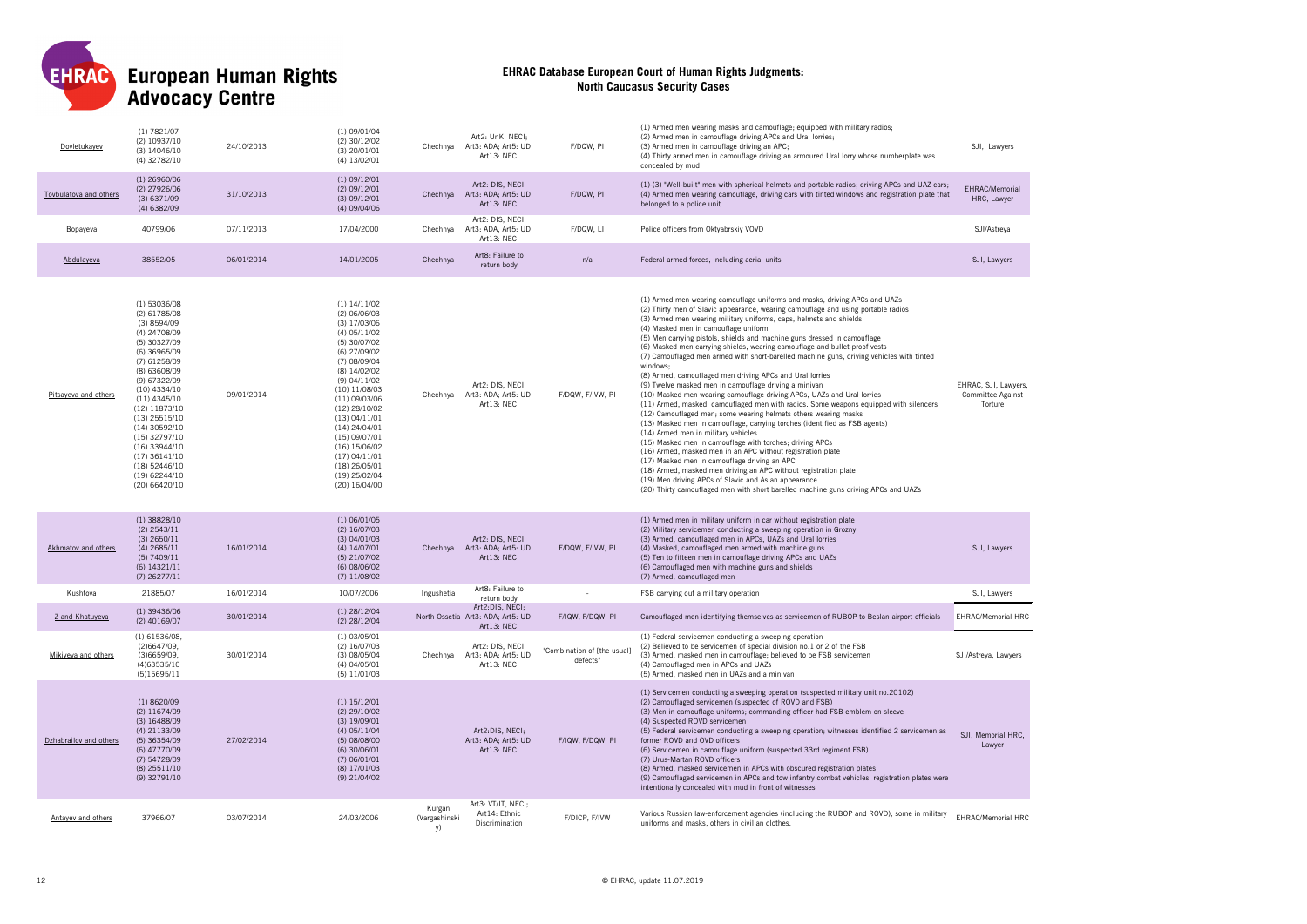

# **European Human Rights<br>Advocacy Centre**

| <b>Amadavev</b>                      | 18114/06                                                                                                                                                                                                 | 03/07/2014 | 18/05/2002                                                                                                                                                                                                     | Kurgan<br>(Chastoozersk<br>iv)                                                                                                                | Art3: NECI                                                                             | F/DQW, F/IVW                               | Chastoozerskiy police                                                                                                                                                                                                                                                                                                                                                                                                                                                                                                                                                                                                                                                                                 | <b>EHRAC/Memorial HRC</b>                   |
|--------------------------------------|----------------------------------------------------------------------------------------------------------------------------------------------------------------------------------------------------------|------------|----------------------------------------------------------------------------------------------------------------------------------------------------------------------------------------------------------------|-----------------------------------------------------------------------------------------------------------------------------------------------|----------------------------------------------------------------------------------------|--------------------------------------------|-------------------------------------------------------------------------------------------------------------------------------------------------------------------------------------------------------------------------------------------------------------------------------------------------------------------------------------------------------------------------------------------------------------------------------------------------------------------------------------------------------------------------------------------------------------------------------------------------------------------------------------------------------------------------------------------------------|---------------------------------------------|
| Petimat Ismailova and<br>others      | (1)66831/11<br>(2) 55055/11<br>(3)52182/11<br>(4)52076/11<br>(5)44313/11<br>(6)44284/11<br>(7)44277/11<br>(8)49486/11<br>(9)56574/11<br>(10)48134/11<br>(11)25088/11<br>(12)64266/11                     | 18/09/2014 | (1)20/07/2003 (2) 26/02/2003<br>(3) 12/02/2001 (4) 21/01/2003<br>(5)16/04/2003 (6) 07/07/2003<br>(7)05/12/2004 (8)12/01/2006<br>(9)14/10/2002<br>(10)16/06/2002,23/06/2002<br>(11)06/01/2004<br>(12)12/11/2002 | Chechnya                                                                                                                                      | Art 2: DIS, IS, NECI;<br>Art 3: ADA, Art 5:<br>UDI; Art 13: RR                         | F/DICP, PI                                 | (1) Military servicemen in a convoy of military vehicles (at least 3 APCs + 1 URAL lorry + 1 UAZ<br>(2) Military servicemen in in UAZ<br>all-terrain car)<br>minivans and VAZ-2121 cars<br>(3) Military servicemen in APCs and URAL lorries<br>(4) Military servicemen in UAZ "Battalion Vostok" (MoD)<br>(5) Military<br>(6) Servicemen in UAZ and<br>servicemen in UAZ vehicles<br><b>GAZEL</b> vehicles<br>(7) Servcemen in military uniforms claiming to<br>be police<br>(8) Armed servicemen in UAZ vehicles. they left in the direction of<br>the ROVD (9) Armed servicemen<br>(10)<br>(11) Servicemen in APCs<br>Servicemen in APCs<br>(12)Armed servicemen in APCs and a VAZ car              | Lawyers, SJI/Astreya;<br>NGO Materi Chechni |
| Makayeva                             | 37287/09                                                                                                                                                                                                 | 18/09/2014 | 01/07/2009                                                                                                                                                                                                     | Chechnya                                                                                                                                      | Art2: DIS; Art3: ADA,<br>NECI; Art5: UD;<br>Art13: RR                                  | F/DICP, F/DQA, F/DQW,<br>F/DDIE            | Suspected state servicemen; armed with camouflaged uniforms that displayed Ministry of the<br>Interior insignia                                                                                                                                                                                                                                                                                                                                                                                                                                                                                                                                                                                       | <b>EHRAC/Memorial HRC</b>                   |
| Kharaveva and Others                 | 2721/11                                                                                                                                                                                                  | 27/11/2014 | 27/07/2004                                                                                                                                                                                                     | Chechnva                                                                                                                                      | Art 2: NECI, RR                                                                        | PI. F/DQW. F/IVW                           | Armed men with masks and camouflage - Grozny ROVD                                                                                                                                                                                                                                                                                                                                                                                                                                                                                                                                                                                                                                                     | Materi Chechni                              |
| Malika Yusupova and<br>others        | (1)4386/10<br>(2)67305/10<br>(3)68860/10<br>(4)70695/10<br>(5)14705/09                                                                                                                                   | 15/01/2015 | (1)30/10/2001 (2)24/09/2001<br>(3)11/05/2002 (4)09/05/2002<br>(5)23/03/2002                                                                                                                                    | Chechnya                                                                                                                                      | Art 2: DIS, NECI; Art<br>3: ADA, IS: Art 5:<br><b>UD; Art 13: RR</b>                   | PI, F/DICP, F/IVW                          | (1) Armed servicemen in 2 APCs, 1 URAL and 2 UAZ cars (2) Armed servicemen in UAZ car,<br>URAL lorry belonging to local police station, two KAMAZ lorries. Victims detained at FSB office<br>(3) Armed servicemen in APC, UAZ minivan and URAL lorry (4) Servicemen in uniform in a<br>APC and 2 URAL lorries (5) Russian servicemen in APC                                                                                                                                                                                                                                                                                                                                                           | Lawyers, SJI/Astreya,<br>NGO Materi Chechni |
| Albakova                             | 69842/10                                                                                                                                                                                                 | 15/01/2015 | 10/07/2009                                                                                                                                                                                                     | Ingushetiya                                                                                                                                   | Art2: UnK; NECI                                                                        | F/DDIE, F/DCA. F/DICP,<br>F/DWQ, F/IVW, PI | Men in camouflage that claimed to be from Nazran District Department of Interior, but court<br>found lack of proof                                                                                                                                                                                                                                                                                                                                                                                                                                                                                                                                                                                    | <b>EHRAC/Memorial HRC</b>                   |
| Zhebrailova                          | 40166/07                                                                                                                                                                                                 | 26/03/2015 | 25/04/2005                                                                                                                                                                                                     | Chechnya                                                                                                                                      | Art2: DIS; Art3:<br>VT/IT, NECI, ADA;<br>Art5: UD; Art13: RR                           | F/DICP, F/DDIE                             | State agents with uniforms, assault rifles and masks                                                                                                                                                                                                                                                                                                                                                                                                                                                                                                                                                                                                                                                  | <b>EHRAC/Memorial HRC</b>                   |
| Gambulatova                          | 11237/10                                                                                                                                                                                                 | 26/03/2015 | 28/06/2001                                                                                                                                                                                                     | Chechnya                                                                                                                                      | Art 2: DIS, NECI; Art<br>3: ADA; Art 5: UD;<br>Art 13: RR                              | PI, F/DICP, F/IVW                          | Russian servicemen. Victims taken in an APC to military commander office of Kurchaloy district                                                                                                                                                                                                                                                                                                                                                                                                                                                                                                                                                                                                        | Lawvers                                     |
| Ireziyevi                            | 21135/09                                                                                                                                                                                                 | 02/04/2015 | 07/05/2002                                                                                                                                                                                                     | Chechnya                                                                                                                                      | Art 2: DIS, NECI; Art<br>3:ADA; Art 5: UD;<br>Art 13: RR                               | PI, FDIE, FQW, F/DICP                      | Armed servicemen in 2 APCs and 1 UAZ car. After abduction they introduced themselves as<br>officers od OMON of St Petersburg                                                                                                                                                                                                                                                                                                                                                                                                                                                                                                                                                                          | Lawyer                                      |
| Mezhiyeva                            | 44297/06                                                                                                                                                                                                 | 16/04/2015 | 06/03/2001                                                                                                                                                                                                     | Chechnya                                                                                                                                      | Art 2: death due to<br>negligence (arbitrary<br>deprivation of life),<br>ALR, NECI, RR | PI                                         | Servicemen on duty at checkpoint (where incident happened)                                                                                                                                                                                                                                                                                                                                                                                                                                                                                                                                                                                                                                            | SJI                                         |
| Aziyeva and others                   | 30237/10                                                                                                                                                                                                 | 23/04/2015 | 31/10/2009                                                                                                                                                                                                     | Chechnya                                                                                                                                      | Art 2: NECI, DIS; Art<br>3: ADA; Art 5: UD;<br>Art 13: RR                              | PI, F/DICP, F/DIE, F/DQW                   | Servicemen in uniform in UAZ and VAZ civilian vehicles                                                                                                                                                                                                                                                                                                                                                                                                                                                                                                                                                                                                                                                | Lawver                                      |
| Kagirov                              | 36367/09                                                                                                                                                                                                 | 23/04/2015 | Autumn 2004                                                                                                                                                                                                    | Chechnya                                                                                                                                      | Art2: NECI                                                                             | F/DCIP, F/DDIE, PI                         | Armed men in black uniforms                                                                                                                                                                                                                                                                                                                                                                                                                                                                                                                                                                                                                                                                           | <b>EHRAC/Memorial HRC</b>                   |
| Zulay Islamova                       | 5713/11                                                                                                                                                                                                  | 30/04/2015 | 14/10/2000                                                                                                                                                                                                     | Chechnya                                                                                                                                      | Art 2: DIS, NECI; Art<br>3: ADA; Art 5 : UD;<br>Art 13: RR                             | PI, DQW, F/DIE                             | Armed servicemen with black masks                                                                                                                                                                                                                                                                                                                                                                                                                                                                                                                                                                                                                                                                     | SJI                                         |
| Saydulkhanova.                       | 25521/10                                                                                                                                                                                                 | 25/06/2015 | 13/01/2001                                                                                                                                                                                                     | Chechnya                                                                                                                                      | Art 2: NECI                                                                            | PI, FQW. F/IVW                             | Victim working as security guard for ROVD. Arrested by (allegedly) servicemen from Vostok<br>Battalion in UAZ minivan and officers from Vedeno ROVD                                                                                                                                                                                                                                                                                                                                                                                                                                                                                                                                                   | SJI/Astreya                                 |
| Sultygov and others                  | $(1)$ 42575/07<br>(2) 53679/07<br>$(3)$ 311/08<br>$(4)$ 424/08<br>(5) 3375/08<br>(6) 4560/08<br>$(7)$ 35569/08<br>(8) 62220/10<br>$(9)$ 3222/11<br>$(10)$ 22257/11<br>$(11)$ 24744/11<br>$(12)$ 36897/11 | 09/10/2014 | $(1)$ 04/08/00<br>(2) 29/09/05<br>$(3)$ 03/02/00<br>(4) 04/05/03<br>(5) 03/03/06<br>$(6)$ 03/11/02<br>$(7)$ 19/01/04<br>(8) 04/09/00<br>$(9)$ 20/11/02<br>$(10)$ 04/05/04<br>(11) 12/10/01<br>(12) 16/07/00    | Chechnya<br>Chechnya<br>Igushetia<br>Chechnya<br>Chechnya<br>Chechnya<br>Chechnya<br>Chechnya<br>Chechnya<br>Chechnya<br>Chechnya<br>Chechnya | Art2: DIS. NECI:<br>Art3: ADA; Art5: UD;<br>Art13: RR                                  | F/DQW, F/IVW, PI                           | (1) ROVD, driving UAZ vehicle<br>(2) Armed men in camouflaged uniforms; suspected FDCS<br>(3) Russian security forces<br>(4) Armed men in camouflaged uniforms, speaking unaccented Russian, suspected federal<br>survicemen<br>(5) Armed men in camo, suspected FSB<br>(6) Picked up by servicemen from 47th unit of Special Task Force Division, questioned by<br><b>ROVD</b><br>(7) Servicemen from State agency<br>(8) Masked servcicemen in camo, driving UAZ cars and URAL lorries<br>(9) Masked military servicemen in camouflage, driving in APCs<br>(10) Armed and masked servicemen in camouflaged uniforms<br>(11) Masked servicement in camo with machine guns<br>(12) Servicemen in camo | EHRAC/Memorial<br>HRC, SJI, Lawyers         |
| Abdulrakhmanova and<br>Abdulgamidova | 41437/10                                                                                                                                                                                                 | 22/09/2015 | 25/06/2010                                                                                                                                                                                                     | Dagestan                                                                                                                                      | Art. 2: DIS, NECI,<br>Art. 3: VT/IT; Art. 13:<br><b>RR</b>                             | F/DICP, F/IVW, PI                          | Group of 5 officers from the Sovetskiy ROVD one of whom identified himself as Shamil                                                                                                                                                                                                                                                                                                                                                                                                                                                                                                                                                                                                                  | <b>EHRAC/Memorial HRC</b>                   |
| Abakarova                            | 16664/07                                                                                                                                                                                                 | 15/10/2015 | 04/02/2000                                                                                                                                                                                                     | Chechnya                                                                                                                                      | Art 2: EJE, NECI<br>SHL; Art 13: RR                                                    | PI, FIVW, DQW, DICP                        | Unconfirmed, believed to be federal military. Indiscriminate heavy shelling of Katyr-Yurt in<br>special military operation.                                                                                                                                                                                                                                                                                                                                                                                                                                                                                                                                                                           | <b>EHRAC/Memorial HRC</b>                   |
| Nagmetov                             | 35589/08                                                                                                                                                                                                 | 05/11/2015 | 25/04/2006                                                                                                                                                                                                     | Dagestan                                                                                                                                      | Art. 2: NECI, EJE                                                                      | F/IVW                                      | Authorities using firearms to disperse protesters in village of Miskindzha, in the Dokuzparinskiy<br>district of Dagestan                                                                                                                                                                                                                                                                                                                                                                                                                                                                                                                                                                             | Lawyer                                      |
| Buzurtanova and<br>Zarkhmatova       | 78633/12                                                                                                                                                                                                 | 05/11/2015 | 06/12/2012                                                                                                                                                                                                     | North Ossetia<br>Ingushetian<br>border                                                                                                        | Art. 2: NECI                                                                           | <b>F/DICP</b>                              | Unidentified masked men in military uniforms                                                                                                                                                                                                                                                                                                                                                                                                                                                                                                                                                                                                                                                          | Lawyer                                      |
| Bimuradova                           | 3769/11                                                                                                                                                                                                  | 12/11/2015 | 27/05/2002                                                                                                                                                                                                     | Chechnya                                                                                                                                      | Art. 2: NECI                                                                           | F/IVW. PI                                  | Unidentified a group of armed masked men in a white car                                                                                                                                                                                                                                                                                                                                                                                                                                                                                                                                                                                                                                               |                                             |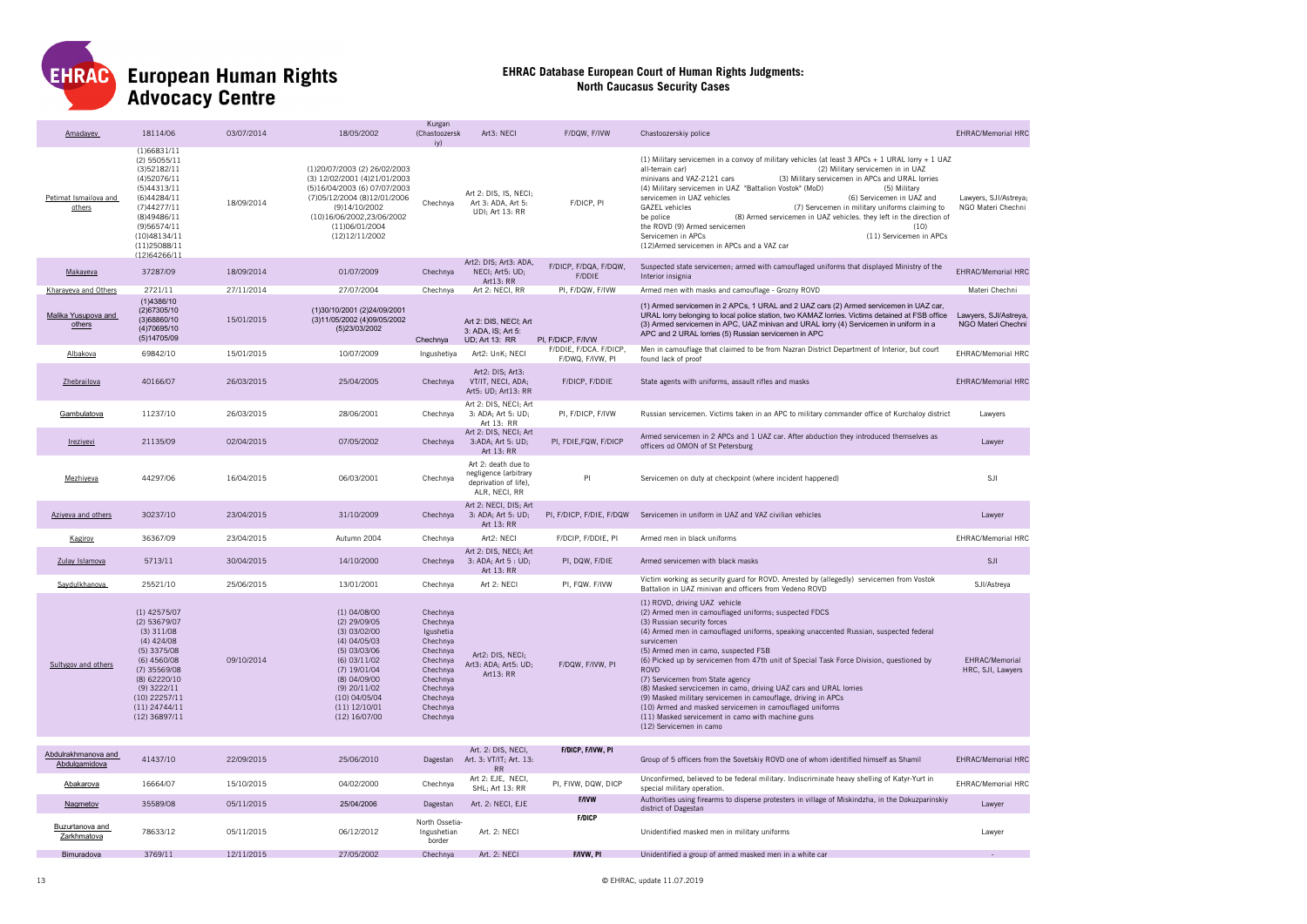

| Sagayeva and others                     | 22698/09 and<br>31189/11                                                                                                                                                  | 08/12/2015 | 08/08/2000                                                                                                                            | Chechnya               | Art. 2: DIS, NECI;<br>Art. 3: VIT; Art. 13:<br><b>RR</b>                                    | F/DICP, IS, F/IVW, PI     | A group of about 20-30 masked and armed servicemen in camouflage uniforms arrived at the<br>applicant's house in 2 armoured personnel carriers (APCs) and several UAZ minivans. APC no.<br>802 belonged to a military regiment stationed at the Main Federal Military Base in Khankala | SJI/Astreya                              |
|-----------------------------------------|---------------------------------------------------------------------------------------------------------------------------------------------------------------------------|------------|---------------------------------------------------------------------------------------------------------------------------------------|------------------------|---------------------------------------------------------------------------------------------|---------------------------|----------------------------------------------------------------------------------------------------------------------------------------------------------------------------------------------------------------------------------------------------------------------------------------|------------------------------------------|
| Dudayeva                                | 67437/09                                                                                                                                                                  | 08/12/2015 | 09/07/2002                                                                                                                            | Chechnya               | Art. 2: SHL, EJE,<br>NECI; Art. 3: VIT;<br>Art. 5: UD; Art. 13:<br><b>RR</b>                | F/IVW, F/DDIE, PI         | A group of about 15 federal servicemen in uniforms and balaclavas, armed with automatic<br>weapons, arrived in an armoured personnel carrier (APC)                                                                                                                                     | Lawyers                                  |
| Salamov                                 | 5063/05                                                                                                                                                                   | 12/01/2016 | 14/12/1999                                                                                                                            | Chechnya               | A1P1: PEP, SP                                                                               | F/IVW                     | A military serviceman                                                                                                                                                                                                                                                                  | Lawver                                   |
| Salikhova and<br>Magomedova             | 63689/13                                                                                                                                                                  | 26/01/2016 | 20/05/2013                                                                                                                            | Dagestan               | Art. 2: NECI                                                                                | F/DICP, F/IVW, PI         | A group of 8 armed men who were driving 2 civilian vehicles: a silver-coloured VAZ-21014,<br>which had a registration number which partially read "A067", and a black VAZ-21099                                                                                                        | Lawyer                                   |
| Khachukayevy                            | 34576/08                                                                                                                                                                  | 09/02/2016 | 24/11/2000                                                                                                                            | Chechnya               | Art. 2: DIS, NECI;<br>Art.3: AIT; Art. 5:<br>UD; Art.13: RR                                 | F/DICP, F/IVW             | Unidentified military servicemen with armoured military vehicles (BMP) and UAZ cars                                                                                                                                                                                                    | SJI/Astreya                              |
| Nazyrova and others                     | 21126/09,<br>63620/09,<br>64811/09,<br>32965/10 and<br>64270/11                                                                                                           | 09/02/2016 | 20/01/2000, 30/08/2002/<br>04/02/2002, 30/07/2002,<br>16/08/2003                                                                      | Chechnya               | Art. 2: DIS, NECI;<br>Art. 3: AIT; Art 5:<br>UD, IS; Art. 13: RR                            | F/DICP, F/IVW, PI         | OMON comprised of servicemen from the Perm Region; a group of armed servicemen in<br>camouflage uniform and balaclavas; Department of Technological Equipment based on the<br>premises of the main military base of the Russian federal troops in Khankala                             | Lawyers, SJI/Astreya                     |
| Dalakov                                 | 35152/09                                                                                                                                                                  | 15/02/2016 | 02/09/2007                                                                                                                            | Ingushetia             | Art. 2: EJE, NECI                                                                           | F/DICP, F/IVW             | A group of unidentified men armed with assault rifles and pistols wearing plain clothes and<br>camouflage uniforms and balaclavas in 2 Gazel minivans with heavily tinted windows and<br>without number plates                                                                         | <b>EHRAC/Memorial HRC</b>                |
| Gaysanova                               | 62235/09                                                                                                                                                                  | 12/05/2016 | 31/10/2009                                                                                                                            | Chechnya               | Art. 2: DIS, NECI;<br>Art.3: AIT; Art. 5: UD                                                | F/DICP                    | Unconfirmed law-enforcement authorities alledgedly carrying out "operational-search activities" EHRAC/Memorial HRC                                                                                                                                                                     |                                          |
| Ibragim Tsechoyev                       | 18011/12                                                                                                                                                                  | 21/06/2016 | 22/03/2012                                                                                                                            | Ingushetia             | Art. 2: NECI                                                                                | <b>F/IVW</b>              | 10 unidentified men in camouflage uniforms and balaclavas armed with automatic weapons                                                                                                                                                                                                 | SJI/Astreya                              |
| Mutayeva and Ismailova                  | 33539/12                                                                                                                                                                  | 21/06/2016 | 02/05/2012                                                                                                                            | Dagestan               | Art. 2: NECI                                                                                | F/DDIE, F/IVW, PI         | 8 unidentified masked men in black uniforms and armed with pistols and machine guns in<br>silver-coloured VAZ Priora cars with heavily tinted windows, one of which had an official<br>registration number containing the digits "78"; unconfirmed OVD                                 | Lawver                                   |
| Aliyev and Gadzhiyeva                   | 11059/12                                                                                                                                                                  | 12/07/2016 | 21/01/2012                                                                                                                            | Dagestan               | Art. 2: DIS, NECI;<br>Art. 5: UD; Art. 13:<br><b>RR</b>                                     | F/DDIE, F/DICP, F/IVW     | Several armed men in the uniforms of the State Traffic Police                                                                                                                                                                                                                          | SJI/Astreya                              |
| Abdulkhadzhiyeva and<br>Abdulkhadzhiyev | 40001/08                                                                                                                                                                  | 04/10/2016 | 08/10/1999                                                                                                                            | Chechnya               | Art. 2: ALR; A1P1:<br>PEP; Art. 13: RR                                                      | F/DDIE, F/DICP            | Federal military troops                                                                                                                                                                                                                                                                | Lawyer                                   |
| Ortsuyeva and others                    | 3340/08 and<br>24689/10                                                                                                                                                   | 22/11/2016 | 21/05/2002, 22/05/2002,<br>23/05/2002, 25/05/2005,<br>01/06/2002, 05/06/2002, an<br>unspecified date at the<br>beginning of June 2002 | Chechnya               | Art. 2: DIS, NECI;<br>Art. 3: VT/IT; Art. 5;<br>Art. 13: RR                                 | F/DICP, F/IVW             | Russian Federal Forces                                                                                                                                                                                                                                                                 | SJI/Astreya/"Boretz za<br>Spravedlivost" |
| Barakhoyev                              | 8516/08                                                                                                                                                                   | 17/01/2017 | 10/01/2007                                                                                                                            | North Ossetia          | Art 3: VT/IT; Art 5                                                                         | F/DICP                    | ROVD                                                                                                                                                                                                                                                                                   | <b>EHRAC/Memorial HRC</b>                |
| Abubakarova and<br>Midalishova          | 47222/07 and<br>47223/07                                                                                                                                                  | 31/01/2017 | 30/09/2002                                                                                                                            | Chechnya               | Art 2: UnK, NECI                                                                            | F/DDIE, F/IVW, PI         | Unidentified military servicemen in IFV                                                                                                                                                                                                                                                | Lawyer                                   |
| Orlov and others                        | 5632/10                                                                                                                                                                   | 14/03/2017 | 23/11/2007                                                                                                                            |                        | Ingushetia Art 3; Art 5; Art 1 P1                                                           | F/DDIE, F/DICP, LI        | Russian state agents                                                                                                                                                                                                                                                                   | <b>EHRAC/Memorial HRC</b>                |
| Tagayeva and others                     | 26562/07 et al.                                                                                                                                                           | 13/04/2017 | 01/09/2004-04/09/2004                                                                                                                 | North Ossetia          | Art 2: NECI, ALR,                                                                           | F/DICP, F/IVW             | Police, Internal Troops of the Ministry of the Interior, army servicemen of the Ministry of                                                                                                                                                                                            | EHRAC/Memorial HRC                       |
| Khadzhimuradov and                      | 21194/09 et al.                                                                                                                                                           | 10/10/2017 | 05/02/2000                                                                                                                            | Chechnya               | UnK<br>Art 2: NECI                                                                          | F/DQW, F/DM, PI, F/IVW,   | Defence and officers of FSB<br>Servicemen from the St Petersburg OMON                                                                                                                                                                                                                  | Lawyer                                   |
| others<br>Abdulkadyrov and<br>Dakhtayev | 35061/04                                                                                                                                                                  | 10/07/2018 | (1) 25/09/2002 (2) 19/09/2002                                                                                                         | Chechnya               | Art 3: AT/AIT, NECI;<br>Art 6: DAC; Art 8:                                                  | F/DBR<br>F/DQW, F/DDIE    | Officers of the Operational-Search Division of the North Caucasus Operations Department of the<br>Chief Directorate of the Russian Ministry of the Interior in the Southern Federal Circuit                                                                                            | Lawyers                                  |
| Alikhanovy                              | 17054/06                                                                                                                                                                  | 28/08/2018 | 23/12/2004                                                                                                                            | Dagestan               | <b>RH</b><br>Art 2: DIS, EJE,<br>NECI; Art 3: ADA; Art<br>5: UD; Art 13: RR                 | F/DICP, F/IVW             | Several men in police uniforms and balaclavas from the Dagestan Organised Crime Unit                                                                                                                                                                                                   | Lawyer                                   |
| Tsakoyevy                               | 16397/07                                                                                                                                                                  | 02/10/2018 | 27/09/2004                                                                                                                            | Kabardino-<br>Balkaria | Art. 2: ITD, NECI;<br>Art. 5: UD; Art. 13:<br><b>RR</b>                                     | F/DDIE, F/DICP, F/IVW, PI | Police officers in masks and camouflage uniforms bearing the stripes of the SOBR                                                                                                                                                                                                       | <b>EHRAC/Memorial HRC</b>                |
| Makhloyev                               | 66320/09                                                                                                                                                                  | 16/10/2018 | 29/10/2009                                                                                                                            | Ingushetia             | Art. 2: UnK, EJE<br>(one of those?)NECI,<br>NJR; Art. 3: ADA;<br>Art. 5: UD; Art. 13:<br>RR | F/IVW, PI                 | 8 armed men in camouflage uniforms, wearing masks and carrying machine guns (Kalashnikov)<br>and bullet-proof shields, speaking Russian with no accent.                                                                                                                                | EHRAC/Memorial HRC                       |
| <b>Bitsayeva and others</b>             | $(1)$ 14196/08<br>(2) 62409/10<br>$(3)$ 12868/11<br>(4) 34290/11<br>$(5)$ 41877/11<br>(6) 44311/11<br>$(7)$ 62172/11<br>(8) 13843/12<br>$(9)$ 13909/12<br>$(10)$ 32554/12 | 23/10/2018 | 2001 to 2005                                                                                                                          | Chechnya               | Art. 2: EJE, NECI;<br>Art. 3: ADA; Art. 5:<br>UD; Art. 13: RR;                              | F/IVW, PI                 | On various occasions Russian-speaking armed men with insignia of different law enforcement<br>battalions                                                                                                                                                                               | SJI/Astreya/Lawyers                      |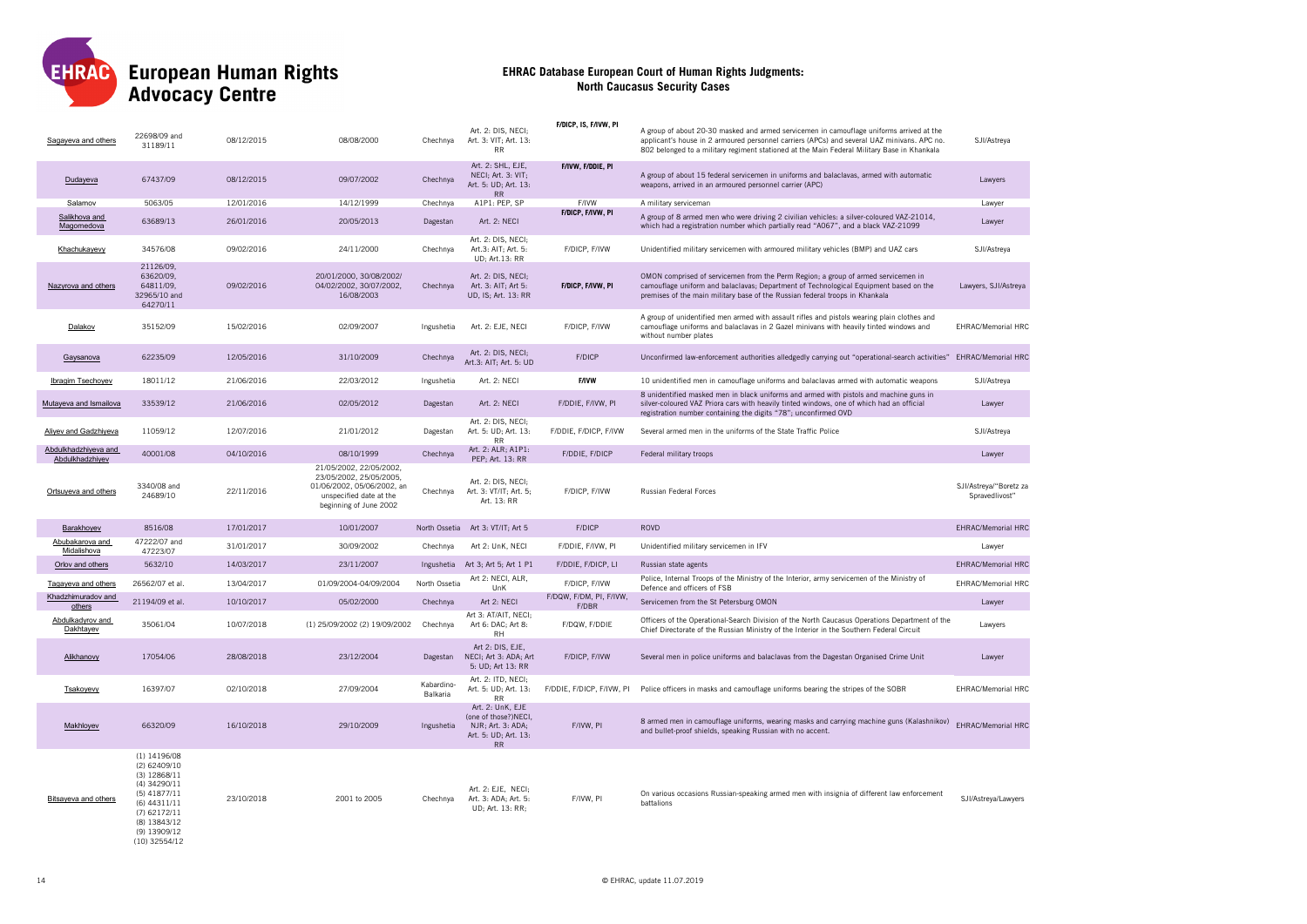

| Mezhidovy and others       | $(1)$ 50606/08<br>(2) 27066/09<br>(3) 58253/10<br>$(4)$ 52167/11<br>$(5)$ 62560/11<br>$(6)$ 77744/11<br>$(7)$ 2679/12<br>(8) 27987/12<br>$(9)$ 39694/12<br>$(10)$ 79940/12     | 23/10/2018 | 2002 to 2005 | Chechnya                                                                                                                                                               | Art. 2: EJE, NECI;<br>Art. 3: ADA; Art. 5:<br>UD; Art. 13: RR;   | F/IVW, PI                           | On various occasions Russian-speaking armed men with insignia of different law enforcement<br>battalions                                                                                                                                                                                                                                                                                                                                                                                                                                                                                                                                                                                                                                                                                                                                                                                                                                                                                                                                                                                                                                                                                                                                                                                                                                                                                                                                                                                                                                | SJI/Astreya/Materi<br>Chechni/ Lawyers                        |
|----------------------------|--------------------------------------------------------------------------------------------------------------------------------------------------------------------------------|------------|--------------|------------------------------------------------------------------------------------------------------------------------------------------------------------------------|------------------------------------------------------------------|-------------------------------------|-----------------------------------------------------------------------------------------------------------------------------------------------------------------------------------------------------------------------------------------------------------------------------------------------------------------------------------------------------------------------------------------------------------------------------------------------------------------------------------------------------------------------------------------------------------------------------------------------------------------------------------------------------------------------------------------------------------------------------------------------------------------------------------------------------------------------------------------------------------------------------------------------------------------------------------------------------------------------------------------------------------------------------------------------------------------------------------------------------------------------------------------------------------------------------------------------------------------------------------------------------------------------------------------------------------------------------------------------------------------------------------------------------------------------------------------------------------------------------------------------------------------------------------------|---------------------------------------------------------------|
| Yandayeva and others       | $(1)$ 5374/07<br>$(2)$ 7651/08<br>$(3)$ 29910/08<br>(4) 14688/09<br>$(5)$ 22253/11<br>$(6)$ 31280/11<br>$(7)$ 41884/11<br>(8) 52051/11<br>(9) 66830/11<br>(10) 851/12          | 04/12/2018 | 2002 to 2004 | Chechnya                                                                                                                                                               | Art. 2: DIS, NECI;<br>Art. 3: ADA:<br>Art. 5: UD;<br>Art. 13: RR | F/DDIE, F/DICP, F/IVW, PI           | (1) Military servicemen at a checkpoint known as "SSG-4"<br>(2) Armed servicemen in camouflage uniforms in four armoured infantry carriers ("AICs")<br>without registration numbers<br>(3) Armed military servicemen in camouflage uniforms and balaclavas at checkpoint no. 136 on<br>outskirts of Argun<br>(4) Special batalion "Vostok" druing a special military operation. Ten armed military servicemen<br>in camouflage uniforms, unmasked and of Slavic appearance and spoke unaccented Russian<br>(5) Armed men in military uniforms. All of the men, except two, wore balaclavas. The two men<br>not wearing balaclavas were of Asian appearance. All of the men spoke unaccented Russian and<br>had special military equipment, including aiming lasers, blast shields and helmets<br>(6) Armed servicemen in balaclavas and camouflage uniforms during a special "sweeping-up"<br>operation<br>(7) Military servicemen at checkpoint no. 33 in the Oktyabrskiy district in Grozny<br>(8) "Zapad" unit of the United Military Alignment. A group of armed servicemen in camouflage<br>uniforms in several vehicles, including an APC, an Ural lorry and an UAZ minivan<br>(9) 20-25 armed military servicemen wearing camouflage uniforms who spoke unaccented<br>Russian<br>(10) A large group of 120-130 armed servicemen in camouflage uniforms, and in APC, Ural<br>lorries and UAZ-452 vehicles. They spoke unaccented Russian and were of Slavic appearance;<br>some of them were equipped with portable radio devices | EHRAC/Memorial<br>HRC/SJI/Astreya/Mater<br>i Chechni/ Lawyers |
| <b>Tazuyeva and Others</b> | $(1)$ 36962/09<br>$(2)$ 37430/09<br>$(3)$ 43724/09<br>$(4)$ 35816/10<br>(5) 54733/10<br>$(6)$ 24748/11<br>$(7)$ 29826/11<br>$(8)$ 34256/11<br>$(9)$ 42835/11<br>$(10)$ 4887/14 | 22/01/2019 | 2000 to 2005 | Chechnya                                                                                                                                                               | Art. 2: DIS, NECI;<br>Art. 3: ADA;<br>Art. 5: UD:<br>Art. 13: RR | F/DDIE, F/DICP, F/DQW,<br>F/IVW, PI | (1) A group of armed men in camouflage uniforms on three military UAZ vehicles, two Niva cars<br>and one VAZ car, all without registration plates. Unmasked and spoke unaccented Russian; in<br>balaclavas were apparently of Chechen origin<br>(2) A group of armed men in camouflage uniforms and balaclavas on two grey VAZ vehicles<br>(3) A group of ten to fifteen servicemen in camouflage uniforms (some in balaclavas), armed<br>with grenades and machine guns. The unmasked intruders were of Slavic appearance and spoke<br>unaccented Russian, while the masked ones spoke Chechen<br>(4) About twenty armed men in camouflage uniforms and balaclavas<br>(5) A group of forty to fifty armed servicemen in balaclavas and camouflage uniforms on APCs<br>and Utal lorries<br>(6) A group of armed servicemen in balaclavas and camouflage uniforms on an APC bearing the<br>identification number 023, two UAZ vehicles and one VAZ vehicles. Prior to the incident, the<br>APC had been seen on the premises of the Argun military commander's office<br>(7) About fifteen servicemen in camouflage uniforms and balaclavas armed with machine guns<br>(8) A group of armed servicemen in camouflage uniforms and balaclavas on three UAZ vehicles<br>(9) A group of armed men in camouflage uniforms on an APC and an UAZ vehicle<br>(10) A group of armed servicemen in camouflage uniforms on APCs that bore no registration<br>plates. The servicemen spoke unaccented Russian and were of Slavic appearance         | SJI/Astreya/Materi<br>Chechni/ Lawyers                        |
| Kukurkhoyeva and Others    | $(1)$ 50556/08<br>(2) 51029/08<br>$(3)$ 22667/09<br>(4) 43706/09<br>(5) 66394/10<br>(6) 5691/11<br>$(7)$ 59117/11<br>$(8)$ 65052/11<br>(9) 70640/11<br>(10) 59203/13           | 22/01/2019 | 2001 to 2005 | (1) Ingushetia<br>(2) Chechnya<br>(3) Ingushetia<br>(4) Chechnya<br>(5) Chechnya<br>(6) Chechnya<br>(7) Chechnya<br>(8) Chechnya<br>(9) Ingushetia<br>(10)<br>Chechnya | Art. 2: DIS. NECI:<br>Art. 3: ADA;<br>Art. 5: UD;<br>Art. 13: RR | F/FFIE, F/DICP, F/IVW, PI           | (1) Service personnel from the Bamut military command under Major General Starkov and<br>police officers from the Sunzhenskiy district department of the interior ("the Sunzhenskiy<br>ROVD")<br>(2) Armed men in military camouflage uniforms, some of the men were in balaclavas<br>(3) Armed service personnel in camouflage uniforms and balaclavas arrived in a GAZelle<br>minivan and a VAZ vehicle, speaking unaccented Russian<br>(4) Men in camouflage uniforms and balaclavas, armed with automatic weapons and speaking<br>unaccented Russian<br>(5) Service personnel speaking unaccented Russian driving a white GAZelle minivan without<br>registration plates and service personnel in camouflage uniforms with semi-automatic weapons<br>(6) Armed men in camouflage uniforms, helmets and balaclavas<br>(7) Armed military service personnel in 2 GAZelle minivans without registration plates during a<br>"special sweep" operation. The service personnel wore balaclavas and camouflage uniforms and<br>spoke unaccented Russian<br>(8) Armed service personnel in camouflage uniforms and balaclavas speaking unaccented<br>Russian<br>(9) Armed service personnel in camouflage uniforms driving UAZ minivan<br>(10) Armed service personnel in camouflage uniforms arrived in APCs                                                                                                                                                                                                                               | EHRAC/Memorial<br>HRC/SJI/Astreya/Mater<br>i Chechni/ Lawyers |